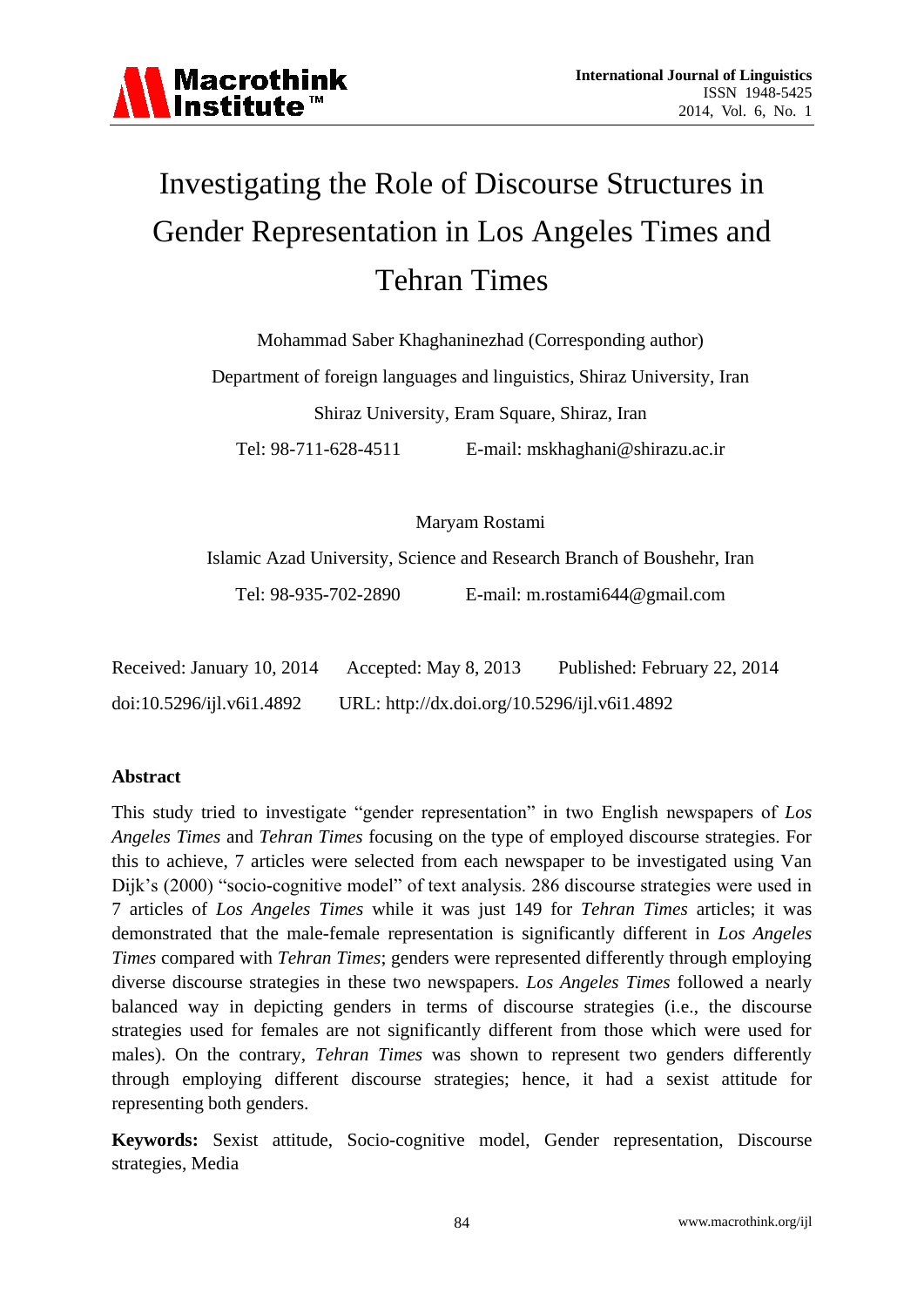

# **1. Introduction**

Fairclough (2001) argued that investigating "discourse" may reveal power relations, inequalities, dominance and discrimination in society. In effect, "discourse" is manifested in different shapes through which different identities, ideology or hegemony may be embedded (Ivanic, 1997). Teo (2002) stated that "discourse does not merely reflect social processes and structures but affirms, consolidates and reproduces existing social structures" (p. 6). McGregor (2003) also acknowledged that discourse analysis addresses social problems and tries to detect the sociopolitical dominance which is hidden.

Considering the fact that media are powerful instruments of educating the society (e.g. Van Dijk, 1991 elaborated on the roles of news reports in ethnic relation, McGregor (2003) about the role of news reports on dominant forces of society, or Kress (2000) about the adoption of particular discourse structure in ideological system), by their analysis invaluable social, linguistic and cultural implications would be attained. Newspapers as Van Dijk, (2006) puts it, "are instruments of power through which the minds of readers, viewers, and their actions are controlled by manipulating language in general and by some changes on the discourse in particular" (p. 34).

Gender as one of the determining social practices depicted in the newspapers may reveal the value of discourse in detecting the social issues. This was the motivation to conduct a study on the gender representation in two newspapers, namely, *Los Angeles Times* and *Tehran Times* which are admittedly follow different perspectives in presenting the issue of gender. To this end, Van Dijk"s (2000) "socio-cognitive model" was selected to analyze the 14 selected articles from the two newspapers to reveal the relationship between discourse structures and their functions in gender representation and to make it possible to find reasonable answers to the following questions:

- Is there any difference between the two newspapers of *Los Angeles Times* and *Tehran Times* in presenting the genders?
- Is there any difference between the two newspapers of *Los Angeles Times* and *Tehran Times* in terms of male-female representation?

## **2. Literature Review**

"Discourse" according to Van Dijk (1997), is entangled with complex social events in which language is used for commu expressing feelings, ideas and believes to others. In effect, he identified three dimensions for discourse as language use, the communication of believes (cognition), and social interaction (p. 2). Moreover, he pointed to multidisciplinary orientation in discourse studies in which socio-cognitive approach tackle mental representations, the processes language users go through resorting to manifesting the relationships between the structures of discourse and interaction in communicative events in a social structure. In fact, discourse, in Van Dijk"s view, is achievable through the connections among language use, beliefs, and social interactions.

Gee (1999) considered two types of discourse, i.e. small-d-discourse and capital-d-Discourse.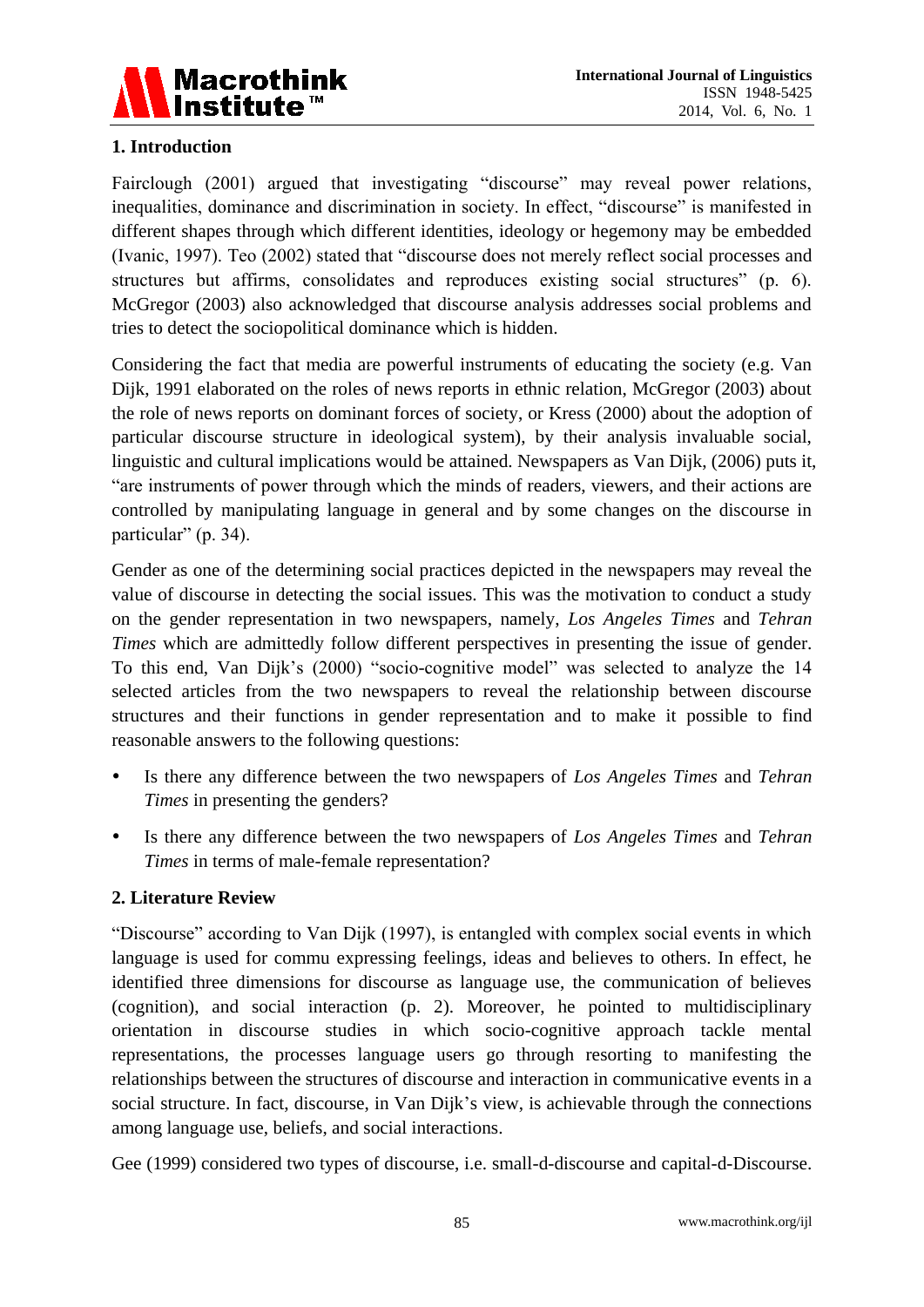

The former refers to actual representation of language (i.e., what is observable in a talk or in a text), whereas the latter represents the knowledge behind the talk or texts (i.e. perspectives, behaviors, the world systems of thoughts, assumptions, beliefs, actions, or social practices). Similarly, Chilton (2004) considered two types of "discourse" through different terminology, namely, small-l-language and capital-L-Language.

Widdowson (2000) considered "discourse" as "the pragmatic process of meaning negotiation" (p. 8). Fairclough and Wodak (1997) pointed out that "discourse" involves language use, meaning-making in the social process, and social action which are "socially-constitutive" and "socially-shaped" (p. 276). Fairclough (1989, 2001) preferring *semiosis,* tried to deal with "discourse" in a different way. In fact, Fairclough (2001) considered *semiosis* as a striking factor in manipulating world action, interaction and identity construction resorting to "perspectives of different groups of social actors" (p. 164). Fairclough and Wodak (1997) indicated that discourses "are partly realized in ways of using language, but partly in other ways, for example visual semiosis" (p. 261).Considering the fact that the Van Dijk"s trend has been pivotal to this study, the following lines try to present his discourse trend albeit briefly.

## *2.1 Discourse and Cognition, Society and Power*

One of the issues considered by Van Dijk in dealing with "discourse" is its relation with cognition. Van Dijk (1997) stated that "discourse" is related to cognition through the cognitive representation people construct in their minds\_ using codes, features or meaning. He continued that brain goes through a complex bundle of processes for understanding a "discourse"; these processes are complicated since the personal experiences and knowledge differ from one individual to another. Furthermore, when the nature of a message is incomplete, unclear, redundant and imprecise these processes become more complex. Van Dijk (1997) exemplified "long-term memory, searching for information, comparing structures that are available in working memory and building structures by adding, deleting, re-arranging, or connecting information" (p. 293). Van Dijk continued that these complex bundles of processes are executed in milli-seconds, mechanically and unconsciously.

Considering this, Van Dijk (2000) rationalized that "discourse" cannot be analyzed comprehensively without resorting to a cognitive framework. In understanding any message, according to Van Dijk (2006), general information and context-related issues should be analyzed and interpreted; after that, the extracted data should be stored in memory to be classified in relation to both previous and new models of situations. In effect, Van Dijk (2006) considered fragments of situation models and relevant information of communicative situations as crucial for discourse production. Furthermore, Van Dijk (2006) stated that "cognitive processes are essential for decoding socially-shared knowledge and beliefs and having a successful and efficient communication" (p. 48). The processes which are acquired, employed, or changed through verbal or non-verbal cultural interactions.

One of the main roles of "discourse" is its social dimension as emphasized by Van Dijk (1997) through the connections between language and society. Van Dijk (1997) stressed that "language" plays a very important role in society through which people express their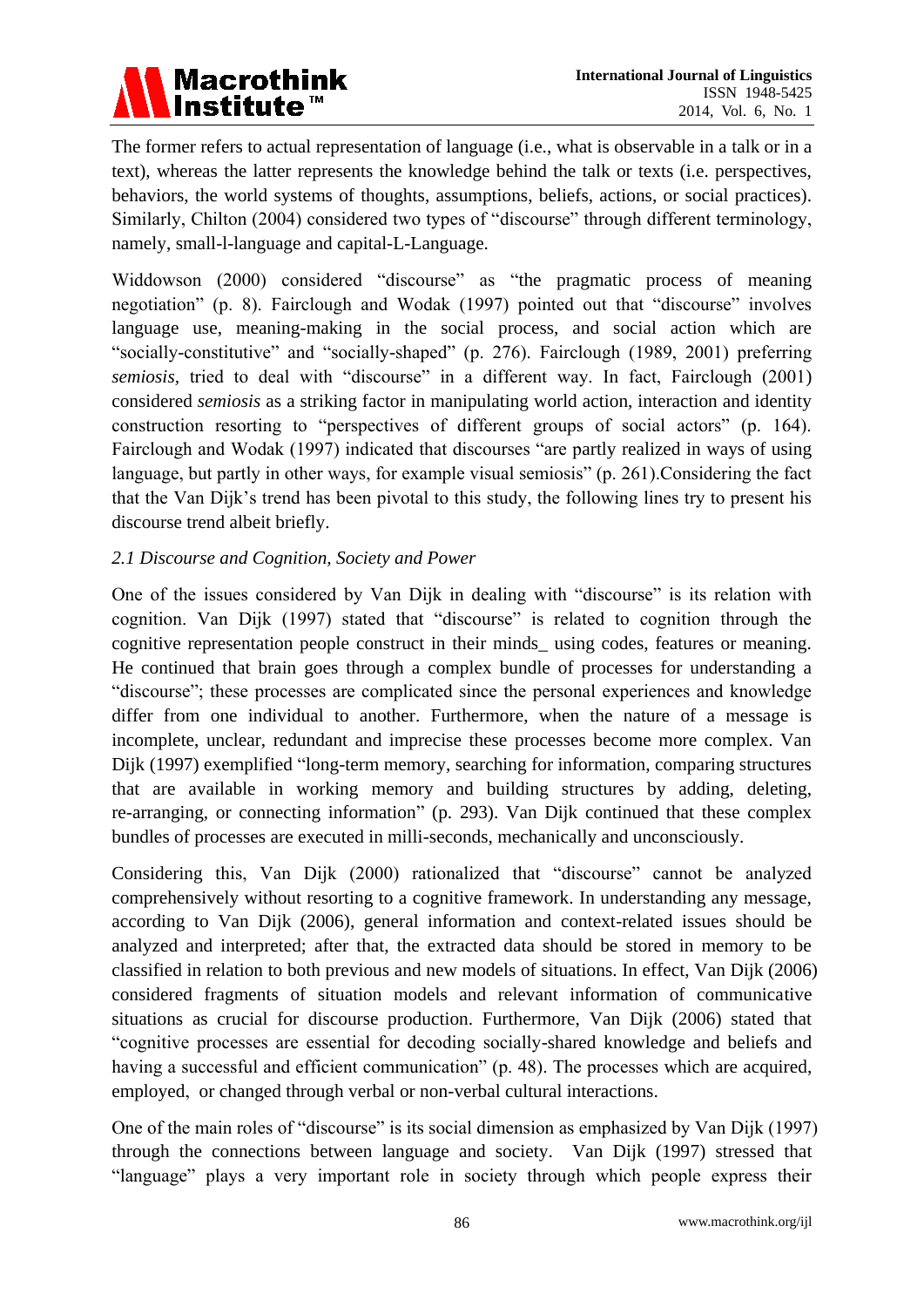

identities and assume to be members of a society, cultural group**,** or community besides using it as a communicative medium. Accordingly, analyzing "discourse" may reveal the way language is used within a particular group, organization, culture or society (Van Dijk, 1997). In Van Dijk"s (1997) view, discourse analysis aims at demystifying the intricate and complex arrangements and categorizations of interaction in a specific context, society and culture in addition to uncovering language as a form, meaning, and mental process. Van Dijk (1997) pointed out that "discourse", ideologies and social groups are acting as a cycle, in which "discourse" is understood, shared, abstracted and generalized**.**

Van Dijk (2006) also stated that any social group has their specific way in interpreting understanding, and categorizing different phenomena. He continued that the culture\_ not independent from this issue\_ shares common senses**,** procedures, strategies, structures and processes. He considered the mentioned issue as inseparable part language in form of social cognition.

Power is another aspect of "discourse" emphasized by Van Dijk (2001) which plays a crucial role in social cognition. In other words, it is this aspect of "discourse" that enables the individuals to use language in representing their individual identities, social identities, classes, institutions and the relationships between the dominant and the less powerful members of any society (Van Dijk, 2006). Van Dijk"s intent of the concept of power in "discourse" is social power which refers to the relations between groups. Van Dijk (1997) considered power as a crucial element in discourse analysis as an instrument for criticizing hegemony and the power held by elites. It means that, the way the elites or dominant people use discourse resulted in the socio-economic, legal or political power, accessible for them.

Van Dijk (1997) distinguished six ways in grabbing the power by elites and dominant ones, namely, forced, persuasive**,** alleged hegemony, controlling the context, the access people have to certain discourse, and the characteristics of the structures used**.** Accordingly, he considered "discourse" as a medium for getting results through manipulation and influencing people.

## *2.2 Van Dijk's Socio-Cognitive Model*

Van Dijk"s (2006) socio-cognitive model is an approach for analyzing "discourse" with interconnection among cognition, "discourse" and society. Van Dijk"s model analyzing the linguistic elements incorporated in the texts (spoken or written) makes a comprehensive picture of the elements entangled in psychological model of memory as well as in the *frame*  taken from cognitive science. His model especially deals with stereotypes, ethnic prejudice, and power abuse by elites as well as resistance by dominated groups in the media. Van Dijk (2000) argued that ideology and "discourse" are ambiguous terminologies; hence they cannot be adequately studied unless to be studied in three disciplines of the humanities and the social sciences, namely, in *discourse*, *cognition*, and *society*. In Van Dijk"s (2001) view, cognition is central in analyzing a "discourse" for relating "discourse" and social structures. He argued that "discourse" and society are mediated through cognition. He continued,

Typical macro- notions such as group or institutional power and dominance, as well as social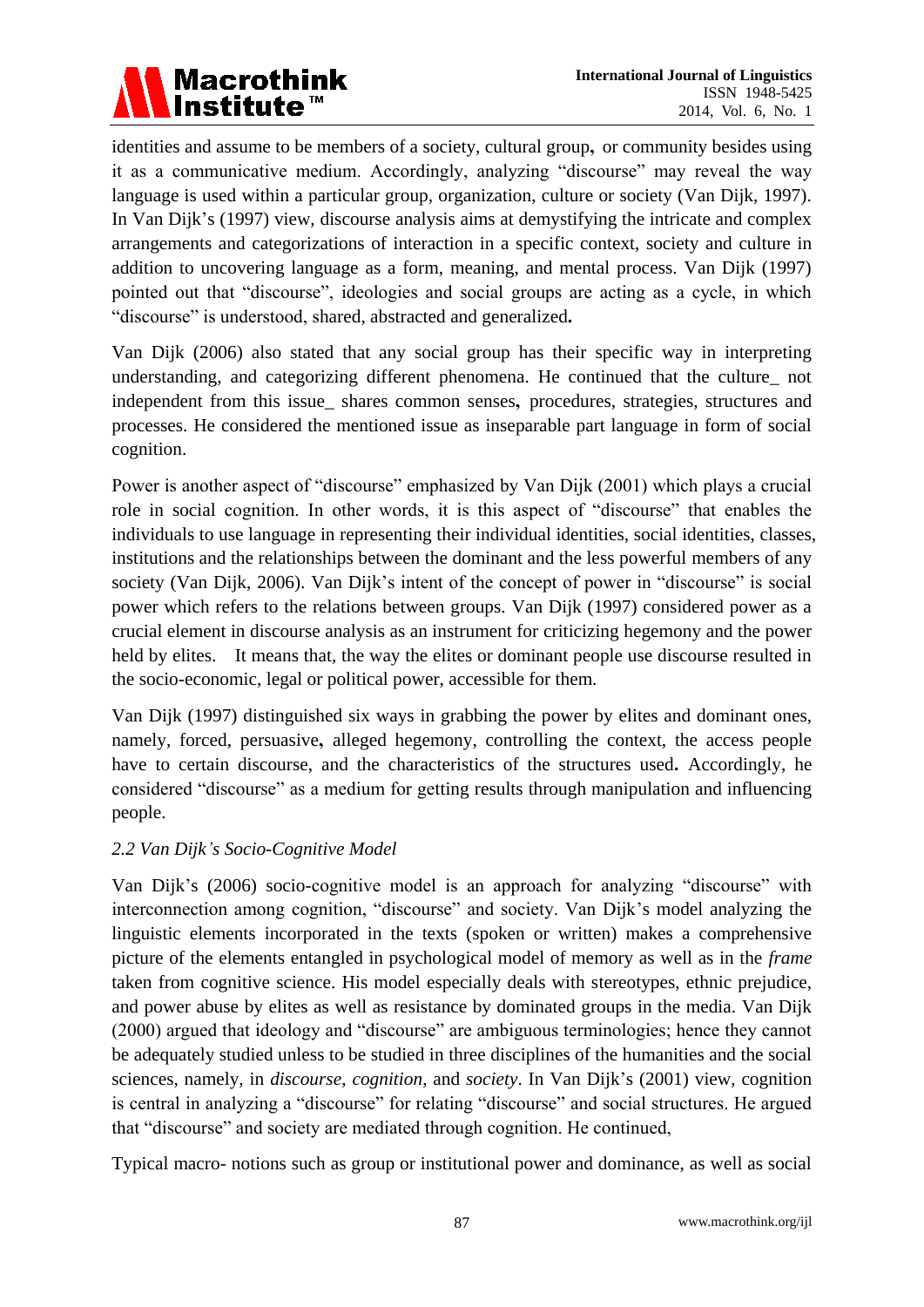

inequality, do not directly relate to typical micro-notions such as text, talk or communicative interactions. (p. 251)

Another main part of Van Dijk"s model is its social dimension which elaborates the kind of groups, relations between groups and institutions in which the groups or individuals are involved in the development and reproduction of ideology in the "discourse". In effect, social dimension, according to Van Dijk (1998) answers the question about "why people develop and use ideologies in the first place?" (p. 24).

Finally, the last part of Van Dijk"s triangular model is "discourses" which deals with the ideologies by which texts and talks are affected as well as with the processes participants go through in understanding ideological "discourse" and the way it is manipulated in reproduction of ideologies. One of the ways through which ideology is formed is "discourse" (Van Dijk, 1995). "Discourse", according to Van Dijk (2001), is a *communicative event* composed of "conversational interactions, written text, as well as associated gestures, face work, typographical layout, images and any other "semiotic" or multimedia dimension of signification" (p. 98).

Van Dijk (2000) argued that the ideologies covered in the text may be revealed through a vast variety of discourse structures. In effect, Van Dijk"s (2000) model is composed of forty-two strategies from a vast variety of areas and disciplines which are used for analyzing "discourse" to demystify the ideology. Figure 2.1 illustrates these strategies introduced by Van Dijk (2000, pp. 62-85) in his model of analysis.

| Van Dijk's (2000) Framework for the analysis of ideological discourse                         |                                                                                                                                                                                                                                   |                                                                                                                |                      |                            |                                                                       |                                  |                              |                                |                                  |                                 |                                                 |
|-----------------------------------------------------------------------------------------------|-----------------------------------------------------------------------------------------------------------------------------------------------------------------------------------------------------------------------------------|----------------------------------------------------------------------------------------------------------------|----------------------|----------------------------|-----------------------------------------------------------------------|----------------------------------|------------------------------|--------------------------------|----------------------------------|---------------------------------|-------------------------------------------------|
|                                                                                               |                                                                                                                                                                                                                                   |                                                                                                                |                      |                            |                                                                       | <b>Semantic Macro-strategies</b> |                              |                                |                                  |                                 |                                                 |
|                                                                                               |                                                                                                                                                                                                                                   | 1) Positive Self-presentation                                                                                  |                      |                            |                                                                       |                                  |                              | 2) Negative other-presentation |                                  |                                 |                                                 |
| <b>Argumentation</b>                                                                          | <b>Meaning</b><br>Ŧ                                                                                                                                                                                                               | Meaning/Argumentation<br>ŧ                                                                                     | Meaning Lexicon<br>Ŧ | Politics                   | <b>Rhetoric</b>                                                       | Rhetoric/meaning<br>Ŧ            | Rhetoric/ Argumentation<br>Ŧ | Style                          | Topo                             | <b>Topo/Macro-strategy</b><br>Ŧ |                                                 |
| 3) Authority 4) Examples 5) Fallacies 6) Illegality 7) Legality 8) Reasonableness 9) Opermess | 10) Actor description 11) Categorization 12) Discleimers 13) Implication 14) Empathy 15) National self-glorification<br>10) Actor description 11) Categorization 12) Discleimers 13) Situation-description 1 9) vacueness 20) vic | 21) Comparison<br>22) Counterfactual 23) Evidentiality 24) Explanation 25) Generalization 26) Pseudo-ignorance | 27) Distancing       | 28) Consensus 29) Populism | 30) Dramatization 31) Hyperbole 32) Irony 33) Metaphor 34) Repetition | 35) Euphemism                    | 36) Number Game              | 37) Lexicalization             | 38) Burden 39) History as Lesson | 40) Humanitarianism             | 41) Norm Expression 42) Interaction and Context |

Figure 1. Strategies employed in Van Dijk"s (2000) socio-cognitive model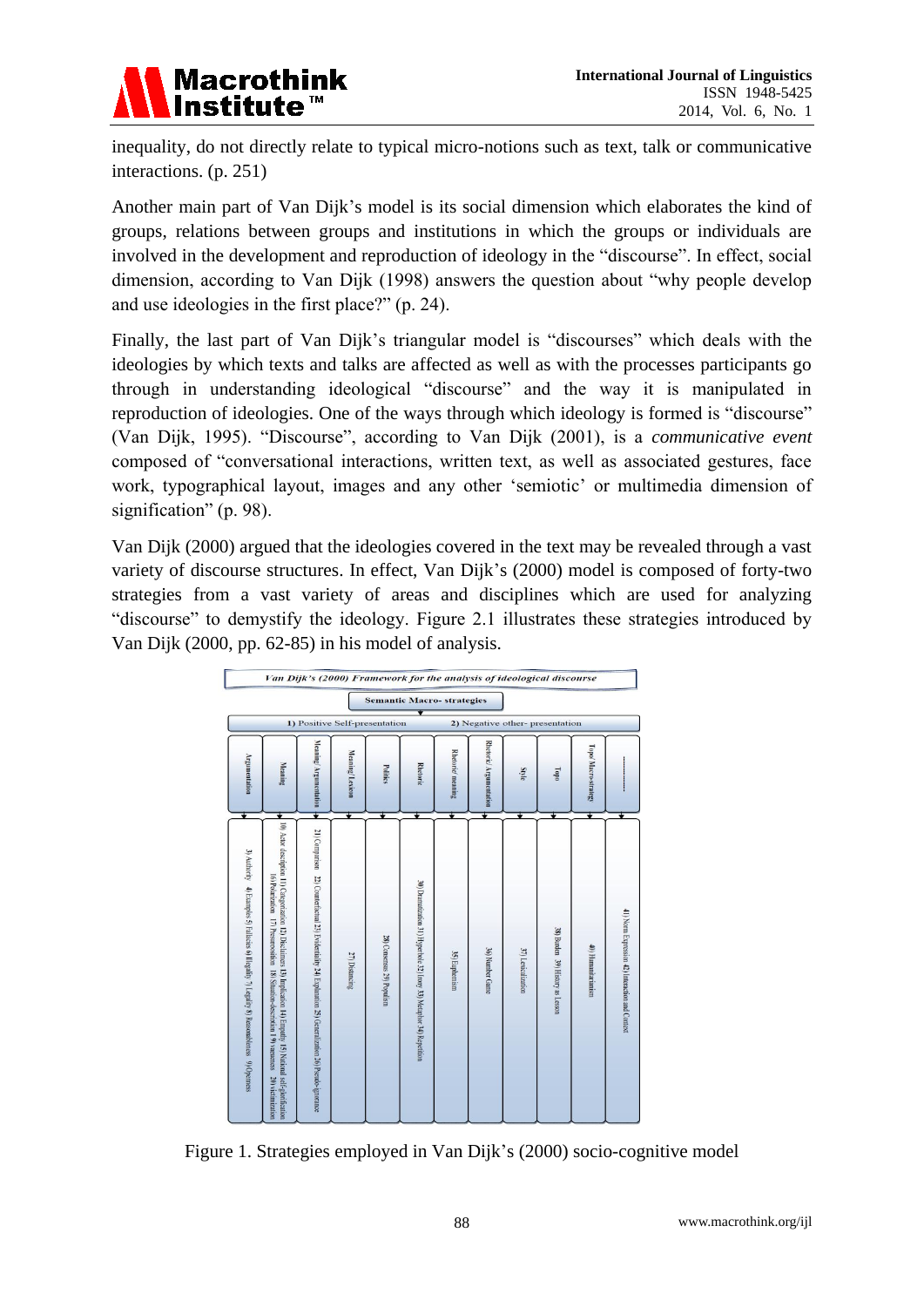

*Positive-self presentation* and *negative-other presentation* are the chief focuses of this analysis model. Van Dijk"s (2000) framework is based on the premise that in the "discourse" of language producers positive points of "Us" are emphasized and the negative points of "Us" are de-emphasized. Furthermore the positive points of "Others" are de-emphasized and the negative points of "Others" are emphasized.

#### *2.3 Media and Bias*

There is no doubt that there are complicated relationships between thought, language and reality since language is a crucial factor in communicative events through which "our ideas and feeling about the world around us are conceptualized "(Esmaili, 2011, p. 25). Nowadays, people are exposed to a vast variety of language and "discourse" transmitted to them through the mass media. One of the main sources of the mass media which is the place of much discourse manipulation and ideological strikes is newspaper. Fowler (1991) argued that:

Institutions of news reporting and presentation are socially, economically and politically situated, all news is always reported from some particular angle. The structure of the medium encodes significances which derive from the respective positions within society of the publishing or broadcasting organizations" (p. 10)

Fowler"s (1991) statement implied that newspapers are not neutral. In effect, newspapers seem to represent and interpret different events based on their own perspective and biases through which their attitudes and perspectives are depicted. Studies in the past four decades showed the existence of gender-bias even in EFL materials (e.g. Hartman and Judd, 1978; Jones et al., 1997; Johansson, 2009). In a study Teo (2002) extracted five million words from American children"s textbooks and showed that most of these words were used to describe males. Porreca (1984), in his study found that males" designations nearly always exceed from the ones of females. In effect, outnumbering of any gender, according to Carroll and Cowlitz (1994), denotes the greater significance of that gender.

Several other studies revealed the existence of prejudices against females (e.g. Coles, 1977; Nilsen, 1977; Peterson and Kroner, 1992). Esmaili (2011) argued that biased attitudes and values represented through textbooks is a sociolinguistic fact exposed to the learners, that according to Reisegl and Wodak, (2001) plays a crucial role in molding perspectives and attitudes of the learners as the next generation.

Atai and Adriani (2009) made an investigation on Iran"s nuclear issues in forty editorials of American newspapers, after the declaration of 1696 resolution by the United Nations Security Council on July 31, 2006. To this end, Van Dijk"s (1998) model was selected to investigate the articles at two phases of headlines and news stories in terms of "lexical choices", "nominalization", "passivization", "over-completeness" and "voice". They found that there was biased representation of positive-Us and negative-Others.

Yaghoobi (2009) using Halliday"s (1994) systemic-functional linguistics studied the way through which Hizbullah-Israel war in 2006 are depicted differently in terms of journalist"s linguistic choices. He found that journalists specially use "backgrounding" and "foregrounding", "repetition of negative actions", "justification", and "nominalization"*,* to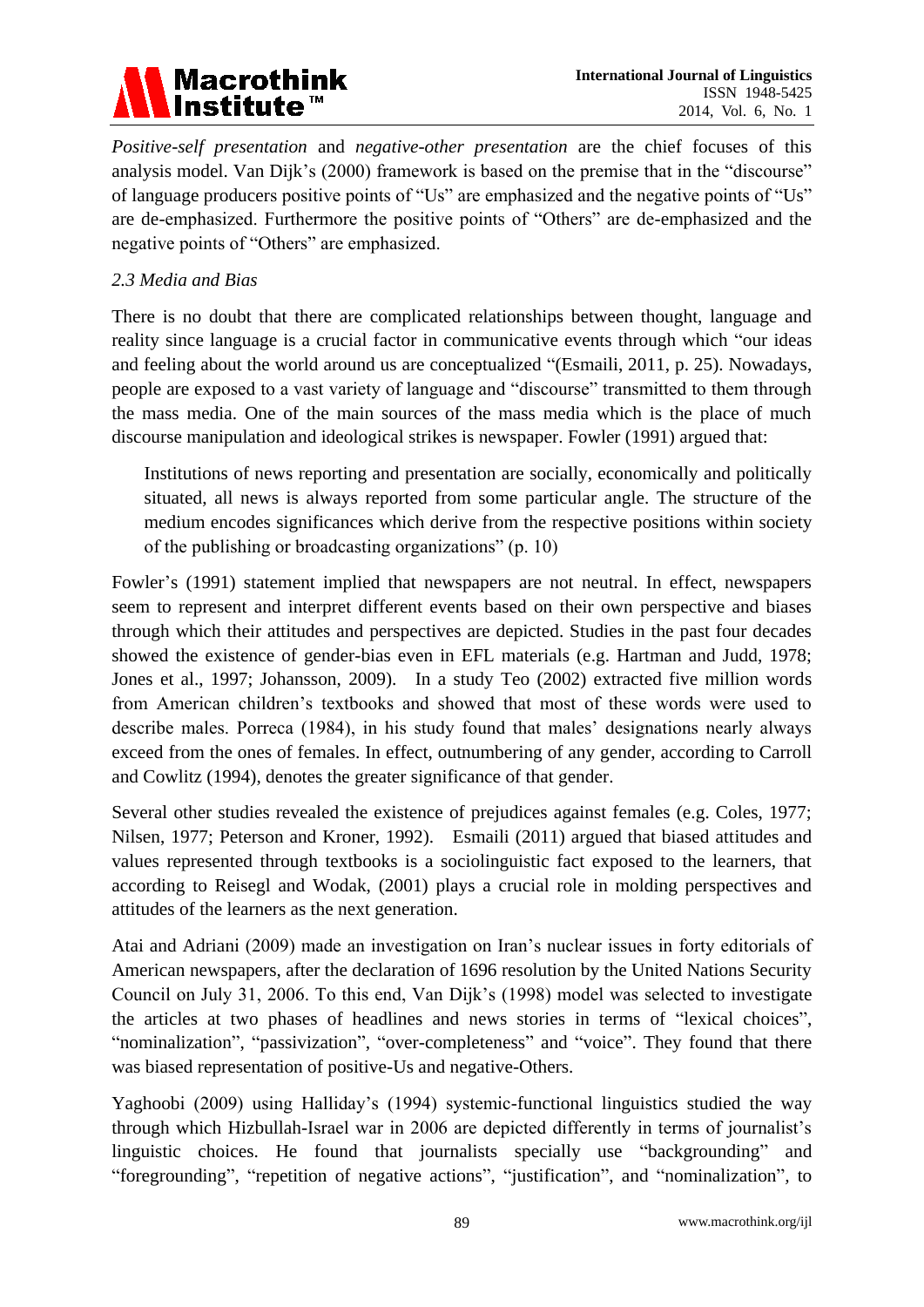

hide their real meanings and influence the readers' judgments.

Caldas-coulthard (2003) investigated the visual and verbal aspects of news discourse in the UK and Britain in order to reveal the way in which social discrimination was manifested in the news "discourse". To this end, she adopted an interdisciplinary approach of corpus linguistics and systemic-functional linguistics. She argued that news are "the report or re-conceptualization of an event" not the event itself (p. 273), and also as the "partial, ideologically framed report of the event" (p. 274).

Teo (2002) is another researcher who investigated ideological construction of new racism in two Australian newspapers. He distinguished two types of racism, i.e. new and old one. He argued that old racism is physical and verbal abuse which is overt but the new one is more covert and subtle but no less pernicious.

## **3. Method**

In this section the quality of employing Van Dijk"s (2000) socio-cognitive model for analyzing the selected articles of two English newspapers of *Los Angeles Times* and *Tehran Times* is described. The reports which were written on gender-related issues were collected from the websites of these newspapers or their published articles. The main reason for the selection of these newspapers is that *Los Angeles Times* and *Tehran Times* are two ideologically different English newspapers; admittedly, these newspapers follow different perspectives in representing the issue of gender. Furthermore, the two newspapers are popular among EFL learners in Iran and can be easily accessed via their websites.

## *3.1 Procedure*

In order to have a better comparison of how the two newspapers are dealing with the issue of gender, the following steps in data collecting and sampling were adopted. A period of 55 days, April 5 to May 30 in 2013, was selected to collect news reports relating to gender issues from the websites and their published articles. During this period, many news reports from *Los Angeles Times* and *Tehran Times* were studies and those culture-flavored news reports dealing with gender were collected. Hence, it became possible to look at the types of vocabularies and expressions and their connotations in order to reveal that whether there is favoritism in depicting men or women. It is worth mentioning that this study has not investigated the articles pictorially but has focused exclusively on their linguistic representation. The following depicts the list of the topics of the articles selected as the corpus of the study.

#### **Los Angeles Times Headlines**:

- $\triangleright$  Veronica Mars' lovers kick start new path to film in Hollywood
- Veronica Mars": Kristen Bell, Rob Thomas launch movie Kickstarter
- $\triangleright$  Jaden Smith wants to be emancipated? You've gotta be kidding
- $\triangleright$  Britney Spears wants another baby, preferably a daughter
- $\triangleright$  Selena Gomez rocks a teeny bikini, confirms single status
- $\geq$  Zoe Saldana talks androgyny, raising kids with a woman
- $\triangleright$  Nicki Minaj reportedly the next to leave 'American Idol'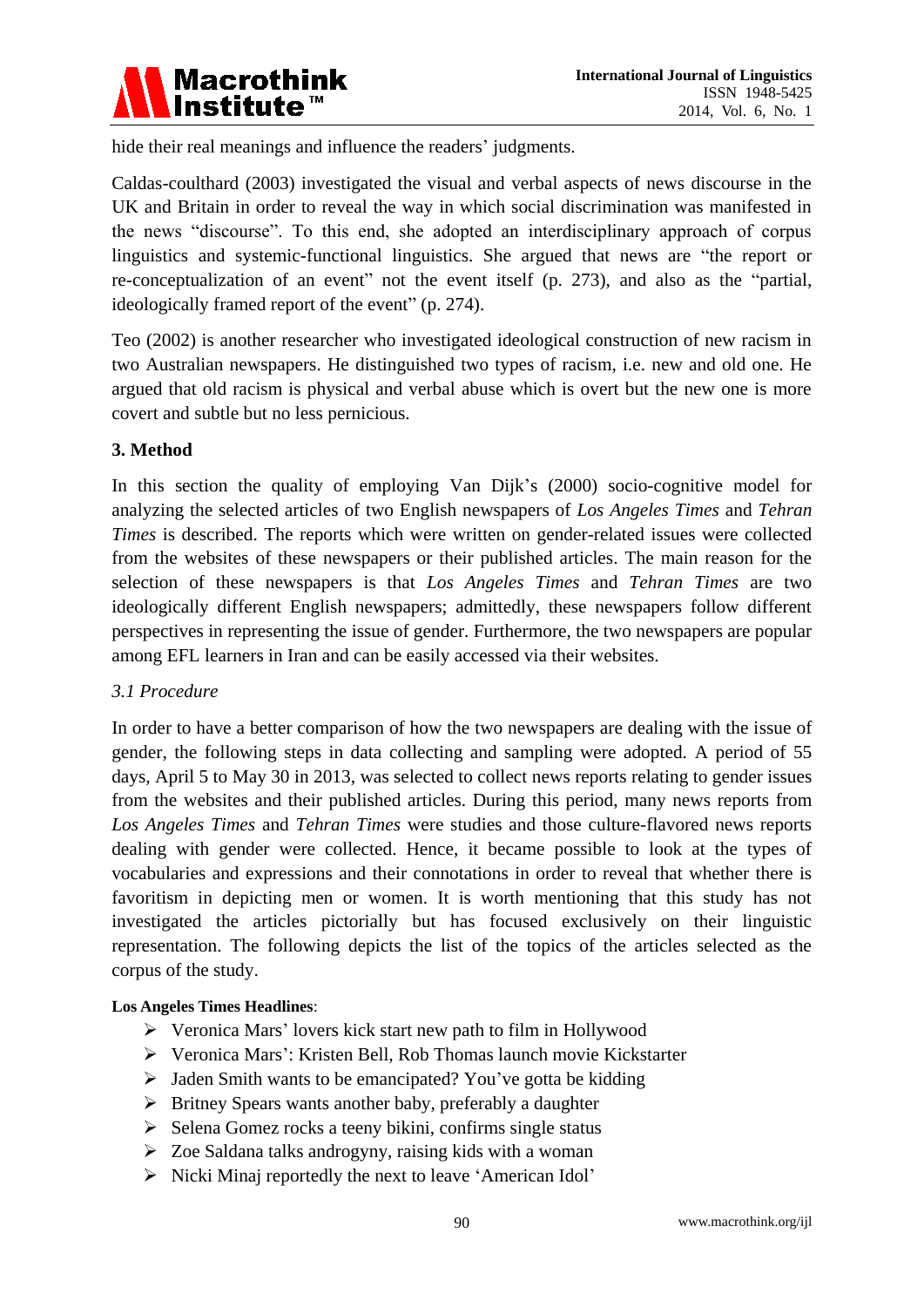

#### **Tehran Times Headlines**:

- $\triangleright$  Mokhtarnameh" director returns with "The King Eared"
- $\triangleright$  Aa-Seid Kazem" to go on stage in September
- $\triangleright$  Iranian translator to attend Goethe Medals ceremony
- $\triangleright$  A good mother or a clown
- $\triangleright$  Women and earth: symbols of fertility and love in ancient Iran
- $\triangleright$  The 'working mom' dilemma
- $\triangleright$  Tehran to open women-only restaurants

Van Dijk (2001) argued that "concrete methods of research depend on the properties of the context of scholarly investigation: aims, participants, setting, users and their beliefs and interests" (p. 98). This study applied the Van Dijk's (2000) model inspired by the justifications and suggestions made by Rahimi and Sahragard (2007) as it follows.

The first justification Rahimi and Sahragard (2007) provided is that Van Dijk's (2000) model is more appropriate semantically and syntactically\_ a crucial point which is ignored at least by syntactic-based models. Furthermore, they argued that "the paucity of the CDA researches on the semantic and rhetorical devices and the preponderance and bewildering frequency of such elements in ideological moves has made research with this orientation just what the doctor orders!" (p. 67). The second positive point is related to its interdisciplinary nature in which its discoursivity is manifested through a bundle of strategies from a vast variety of fields (e.g. politics, rhetoric, argumentation, education, etc.) and thirdly its strength in dealing with news, language and ideology.

Justification for selecting Van Dijk"s (2000) model is obvious since the present study has accentuated on the "discourse" of the two newspapers in representing each gender. Van Dijk"s (2000) model is designed based on an ideological framework encompasses four crucial factors of emphasizing positive things about "Us", negative things about "Others", de-emphasizing negative things about "Us" and positive things about "Others".

## *3.2 A Sample of Analysis*

Data were analyzed in two phases of headlines and body. Believing in that headlines are precursors for reports particularly reveal the social, cultural and national dimensions of any phenomenon covered by the newspapers. Admittedly, the headlines are selected in such a way to be eye-catching to reach the audience. In other words, newspapers attempt to select the catchy headlines to attract that attention of passersby or casual readers to have a glimpse on the headlines to evoke some emotion inside them to buy a newspaper. Teo (2002) argued that "headlines are strategically used by the editor, who chooses emotive vocabulary, rhetorical and graphological devices to make an impact on the readership" (324). Consider the two following headlines—one from Los Angeles Times and the other from Tehran Times:

- Veronica Mars": Kristen Bell, Rob Thomas launch movie **Kick starter** (*Los Angeles Times*)
- Artist admires Asal Badiei"s altruism (*Tehran Times)*

Both headlines are simple statements describing the phenomena in a simple way. The bold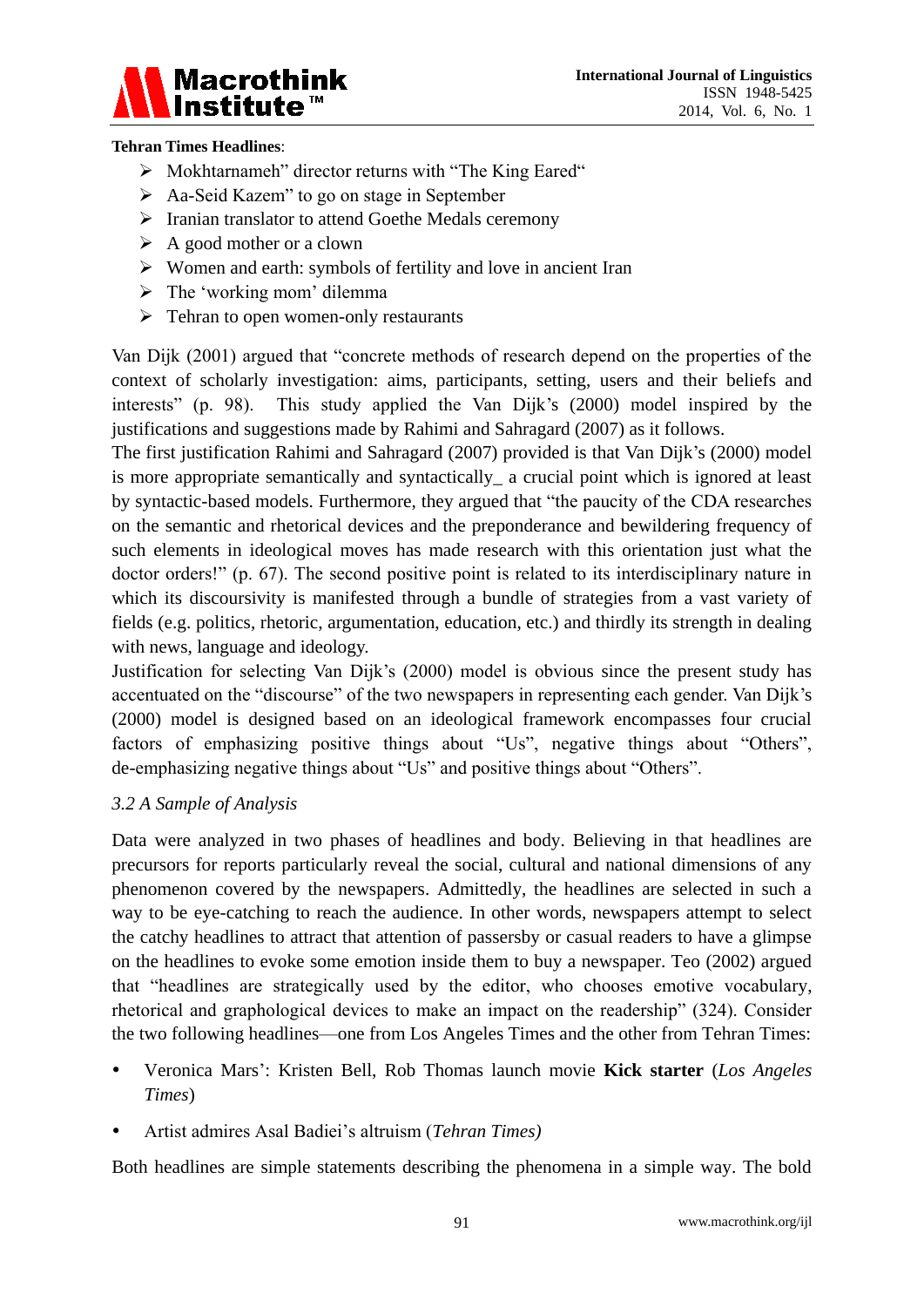

vocabularies highlighted the key and ideological lexis. Considering the vocabularies designated to each gender in headlines of these two newspapers seem to be different in terms of surface structures. It seems that *Los Angeles Times* depict the headlines in a more complicated and professional way.

One of the main features entangled in headlines is "evaluations" and "judgments" through which the perspective of the newspaper is depicted. In effect, the types of terminology and grammatical structures are totally different in these two articles. It seems that the headlines are molded in such a way to evoke some particular emotions on the part of readers to buy a newspaper. Generally, the of this two articles differ in terms of surface structures as well as linguistic features in which *Los Angeles Times* are laden with adjectives and phrases or expressions but *Tehran Times* with simple sentences avoid of any complicated or idiom-like phrases. Here a paragraph of each article is presented in order to have a more comprehensive picture of the discourse structures allocated to each gender.

#### *Los Angeles Times*:

| Interaction $\&$ context $\&$ Authority (argumentation)           |
|-------------------------------------------------------------------|
| (males)                                                           |
|                                                                   |
| Hyperbole & explanation $\&$ Categorization (meaning)             |
| & Counterfactuals (meaning, argumentation) (female)               |
|                                                                   |
|                                                                   |
|                                                                   |
| Thomas and Bell say Warner Bros<br>mysteries in her small town of |

## *Tehran Times:*

| "I found <b>her</b> human soul in this        | Interaction & context                                     |
|-----------------------------------------------|-----------------------------------------------------------|
| decision," he added.                          |                                                           |
| Presenting an artwork to <b>her</b> family    | Hyperbole & explanation $\&$ Categorization (meaning)     |
| is undoubtedly incapable of honoring          |                                                           |
| <b>her</b> great devotion," <b>he</b> stated. |                                                           |
| miniature<br><b>Master</b><br>of<br>Iranian   | Authority $\&$ actor description $\&$ context description |
| Farshchian<br>Mahmud<br>painting              |                                                           |
| presented a <b>carpet</b><br>previously       |                                                           |
| <b>tableau</b> based on one his works to      |                                                           |
| Badiei's family to show his respect           |                                                           |
| for her <b>altruism</b> .                     |                                                           |

Considering the given example it seems that the Los Angeles Times using different types of strategies tried to represent the issue of gender mixed with some traces of sexism and capitalism. In effect, *Los Angeles Times* apparently resorted to different types of strategies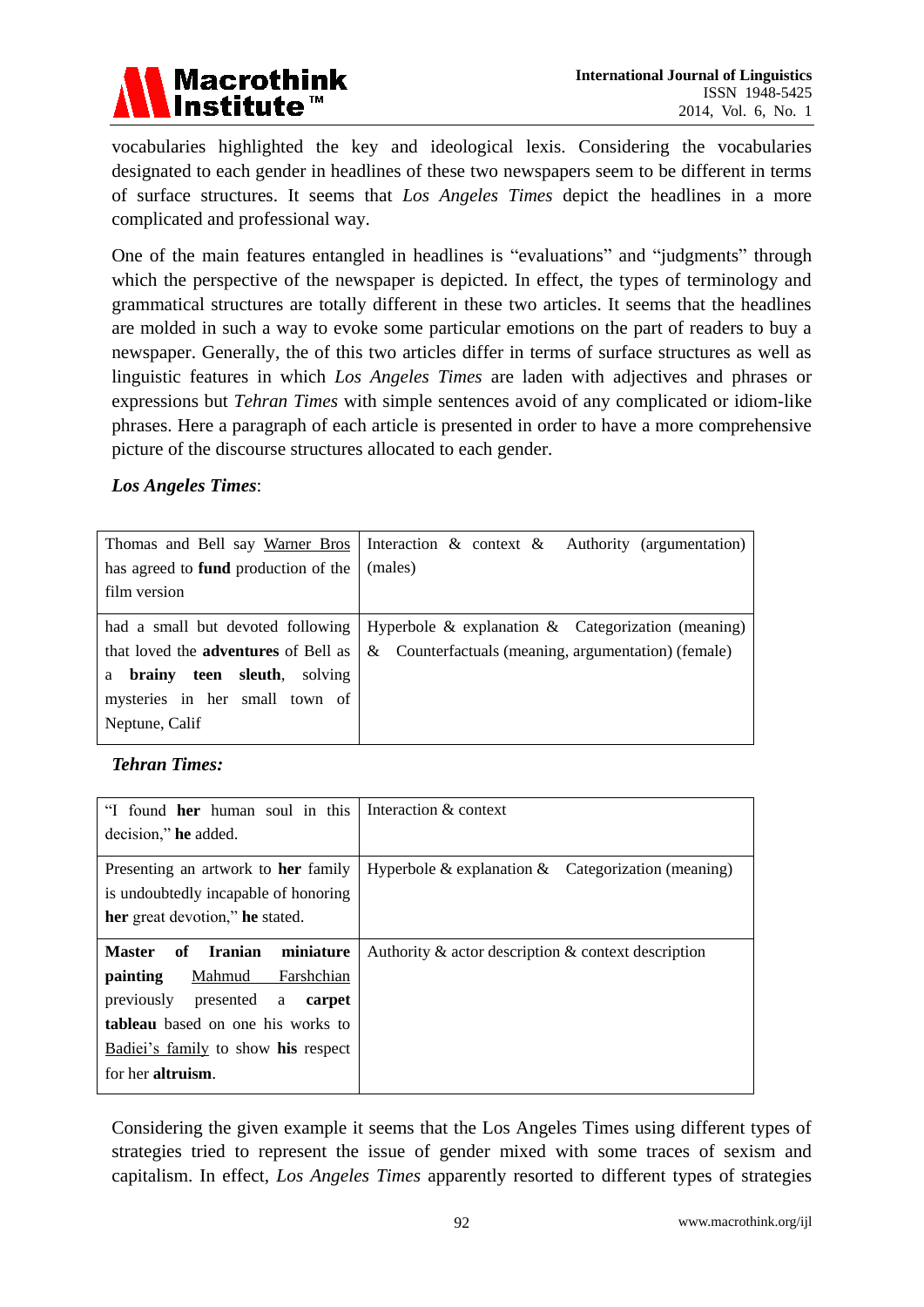

"function to legitimate domination, articulate resistance in relationships of power" (Van Dijk, 2006, p. 115). About *Tehran times*, it seems that the two genders have been associated with a vast variety of strategies in which females seem to be neglected. The lexical choices as well as the grammatical structures used in the two news reports are in stark contrast to each other which accentuates the differences between the way a native speaker writes and the way a non-native speaker does. It means that the two newspapers resorting to the manipulation of the "discourse" influenced by their favorite ideologies and perspective. Fowler's (1991) claim that, "news is not just a value-free reflection of facts; anything that is said or written about the world is articulated from a particular ideological position" (p.101).

#### **4***.* **Data Analysis and Discussion**

Van Dijk (19869) emphasized that newspapers manipulate the "discourse" on two phases of headline and content. He clarified the point that headlines should be considered as an informative resource memorized in the minds of readers which portray the unity of discourse. Hence, headlines are designed in such a way to evoke the interest and emotions of the readers by selecting eye catching phrases, emotional lexis as well as rhetorical and graphological elements. Headlines are forerunners for the news story follow them and represent rich sources of cultural and social information. The following table illustrates the headlines of the selected articles.

| Los Angeles Times Headlines                          | <b>Tehran Times Headlines</b>                           |
|------------------------------------------------------|---------------------------------------------------------|
| Veronica Mars' lovers kick start new path to film in | Mokhtarnameh" director returns with "The King"          |
| Hollywood                                            | Eared"                                                  |
| Veronica Mars': Kristen Bell, Rob Thomas launch      | Aa-Seid Kazem" to go on stage in September              |
| movie Kick starter                                   |                                                         |
| Jaden Smith wants to be emancipated? You've gotta    | Iranian translator <b>to</b> attend<br>Goethe<br>Medals |
| be kidding                                           | ceremony                                                |
| Britney Spears wants another baby, preferably a      | A good <b>mother</b> or a <b>clown</b>                  |
| daughter                                             |                                                         |
| Selena Gomez rocks a teeny bikini, confirms single   | Women and earth: symbols of fertility and love          |
| status                                               | in ancient Iran                                         |
| Zoe Saldana talks androgyny, raising kids with a     | The 'working mom' dilemma                               |
| woman                                                |                                                         |
| Nicki Minaj reportedly the next to leave 'American   | Tehran to open women-only restaurants                   |
| Idol'                                                |                                                         |

| Table 1. List of the selected headlines from both newspapers |
|--------------------------------------------------------------|
|--------------------------------------------------------------|

The bold vocabularies in Table 1 are the key and ideological vocabularies applied in presenting eye-catching headlines in the both newspapers. The bold vocabularies along with the types and themes of the headlines depicts the differences between the view angles of the both newspapers regarding the issue of gender in which *Los Angeles Times* tended to depict women in equality with men; although it still maintained the stereotypes and prejudices (e.g. *raising kids with a woman*, *rocks a teeny bikini*, *to be emancipated*, etc.). *Tehran Times* has also selected the headlines based on its perspective and the culture of Iranian society in which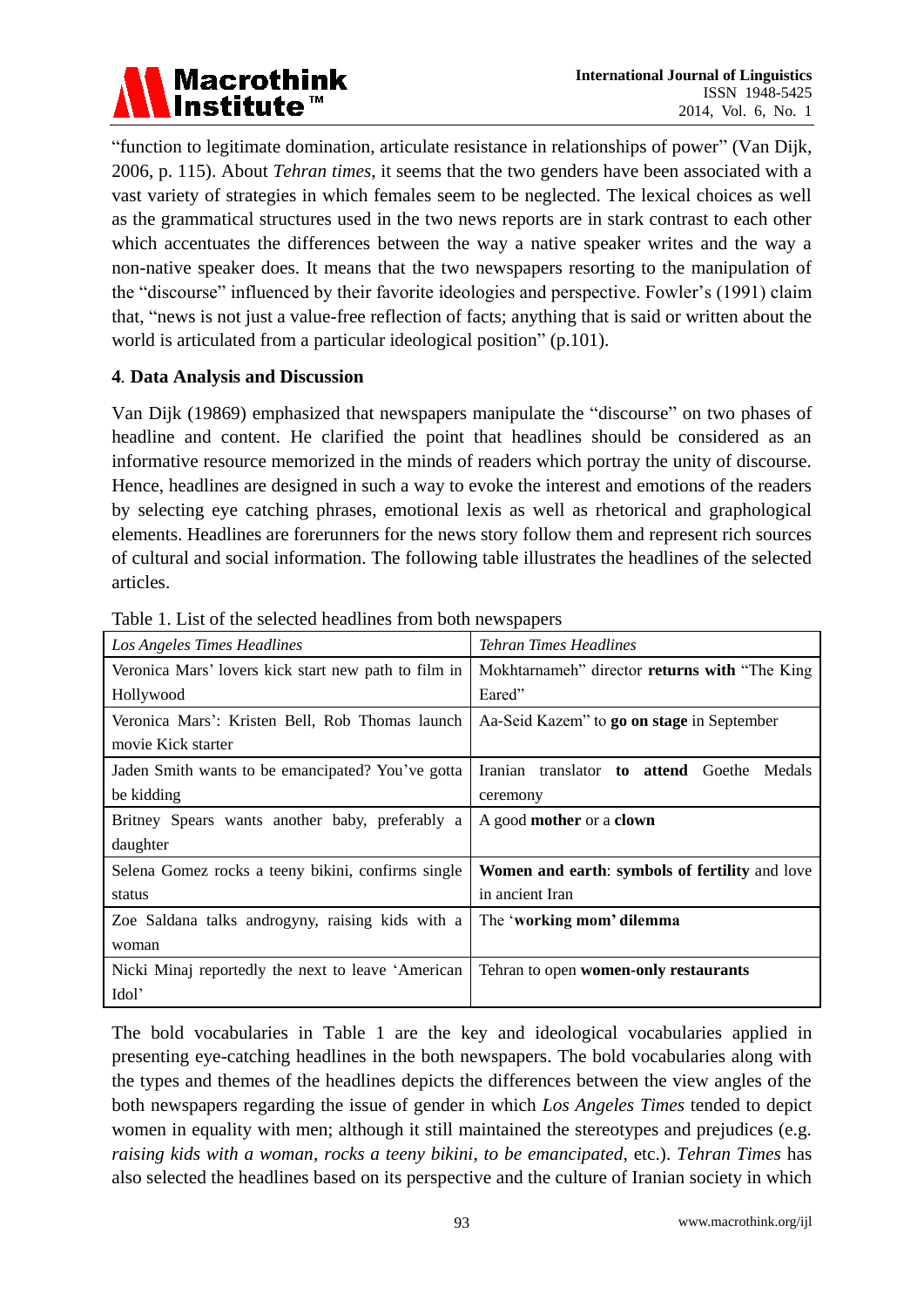

the stereotypes are still maintained\_ the main duty of a woman is to raise children, to be fertile like earth along with the challenges a women go through by working outside home, etc.

One of the main characteristics of the headlines is related to linguistic features which denote the ideological perspectives of the newspaper regarding an issue. The linguistic features like "thematization", "passivization", "presupposition", "nominalization", "topicalization" or using some adjectives or some figurative information are the fundamental devices any newspaper resorted to in order to present an ideological slant of view (Van Dijk, 1999). A headline may utilize several linguistic features simultaneously; *Tehran Times* for example, heavily utilizes "passivization", "pre-supposition" and "agency" (e.g. the headline of *Small number of female MPs disappointing: ex-lawmaker* is a type of pointer headline which using agency is represented to the readers in order to remove the responsibility on the part of the newspaper, or in *The 'working mom' dilemma* presupposes the issue that a mother who is working has many challenges and dilemma—a perspective that the main duty of a mother is to raise children and not working). Furthermore, *Tehran Times* is using figurative language or some examples denote its perspective regarding females (e.g. *Women and earth: symbols of fertility and love in ancient Iran* in which woman is compared with earth in which the planets are grown up and is kind; though using this headline criticizes the current society of Iran). *Los Angeles Times*, on the other hand, using "topicalization", "thematization", and "nominalization" manipulate language based on its interests (e.g. the headline of *Jaden Smith wants to be emancipated? You've gotta be kidding* expresses two different attitudes using figurative "discourse" at the same time, it usese "topicalization" and "thematization" to express the main theme of the news story).

#### *4.1 Samples of Analysis*

In this section two samples of analysis (one sample for each newspaper) are presented. The same procedure has been done for all the selected articles of both newspapers.

**Los Angeles Times**\_ " *Veronica Mars': Kristen Bell, Rob Thomas launch movie Kick starter"* published on 13 May, 2013.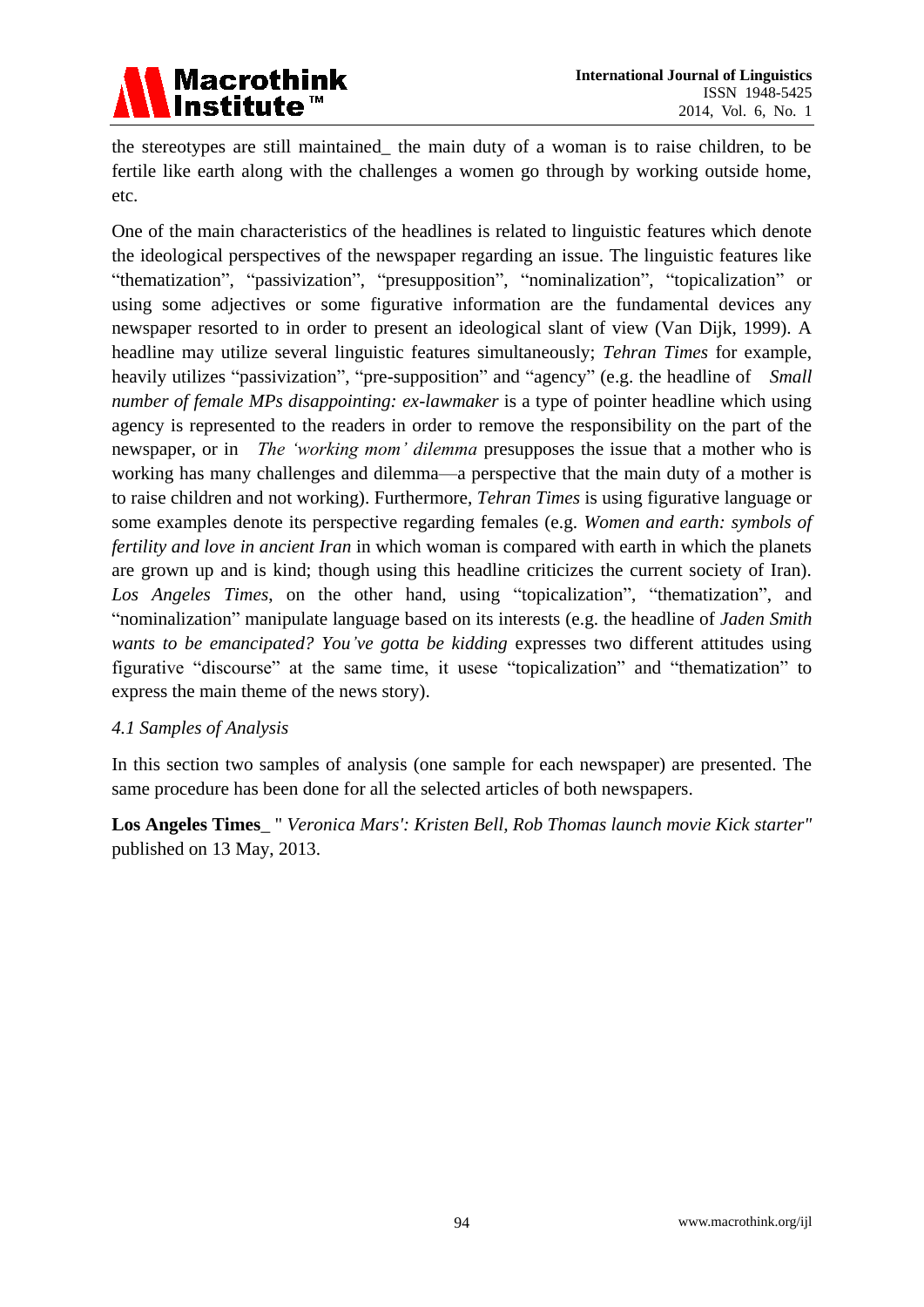

Table 2. Discourse features of *Veronica Mars': Kristen Bell, Rob Thomas launch movie Kick starter* form *Los Angeles Times*

| Term           |                                               | Discursive strategies                      |
|----------------|-----------------------------------------------|--------------------------------------------|
| $\mathbf{1}$   | Star Kristen Bell and creator Rob             | Actor description & number goal & metaphor |
|                | Thomas have paired up to launch a             |                                            |
|                | Kick starter campaign and hope to             |                                            |
|                | raise \$2 million by April 13.                |                                            |
| $\overline{2}$ | There are enough fans willing to fork         | Metaphor (Rhetoric) & generalization       |
|                | over money for a product they                 |                                            |
|                | haven't yet seen                              |                                            |
| 3              | Thomas and Bell say Warner Bros               | Authority & explanation                    |
|                | has agreed to fund production of the          |                                            |
|                | film version                                  |                                            |
| $\overline{4}$ | had a small but devoted following             | explanation & Categorization & metaphor    |
|                | that loved the <b>adventures</b> of Bell as a |                                            |
|                | <b>brainy</b><br>sleuth,<br>solving<br>teen   |                                            |
|                | mysteries in her small town of                |                                            |
|                | Neptune, Calif                                |                                            |
| 5              | Thomas gives a hint as to what the            | Actor description & explanation            |
|                | movie would be about.                         |                                            |
| 6              | In the years since spoiling Keith's           |                                            |
|                | chances to be reelected sheriff,              |                                            |
|                | Veronica hasn't taken a case                  |                                            |
| $\tau$         | But something big is about to bring           | Explanation & comparison                   |
|                | her back home and back to her                 |                                            |
|                | calling                                       |                                            |
| 8              | It is, after all, time for Veronica's         | Situation description & Reasonableness     |
|                | 10-year high school reunion                   |                                            |
| 9              | And to drum up as much buzz as                | Hyperbole, Repetition & vagueness          |
|                | possible, Thomas reminds fans,                |                                            |
|                | "Keep in mind that the more money             |                                            |
|                | we raise, the cooler movie we can             |                                            |
|                | make                                          |                                            |
| 10             | There's a Bollywood end-credit                | Hyperbole & Authority & Categorization     |
|                | dance number! I've always wanted              |                                            |
|                | to direct Bill Murray."                       |                                            |
| 11             | as with any Kick starter campaign,            | comparison & consensus & populism          |
|                | there's a complex series of rewards           |                                            |
|                | for anyone willing to pony up the             |                                            |
|                | cash                                          |                                            |
| 12             | The rewards get better all the way            | Number game & metaphor                     |
|                | up to \$10,000, which gets you a              |                                            |
|                | speaking role in the movie                    |                                            |
| 13             | The line will be "Your check, sir,"           | Hyperbole & generalization & number game   |
|                | but don't bother practicing it. The           |                                            |
|                | role has been taken                           |                                            |
| 14             | We have a really good chance of               | Vagueness & Hyperbole                      |
|                | going through                                 |                                            |
| 15             | Anyone wanting Hobbits or Bill                | Number game $&$ norm expression            |
|                | Murray should think about boosting            |                                            |
|                | the Kick starter a few million over           |                                            |
|                | the \$2 million                               |                                            |
| 16             | The good news is that it appears              | Explanation                                |
|                | Thomas and Bell's efforts will be             |                                            |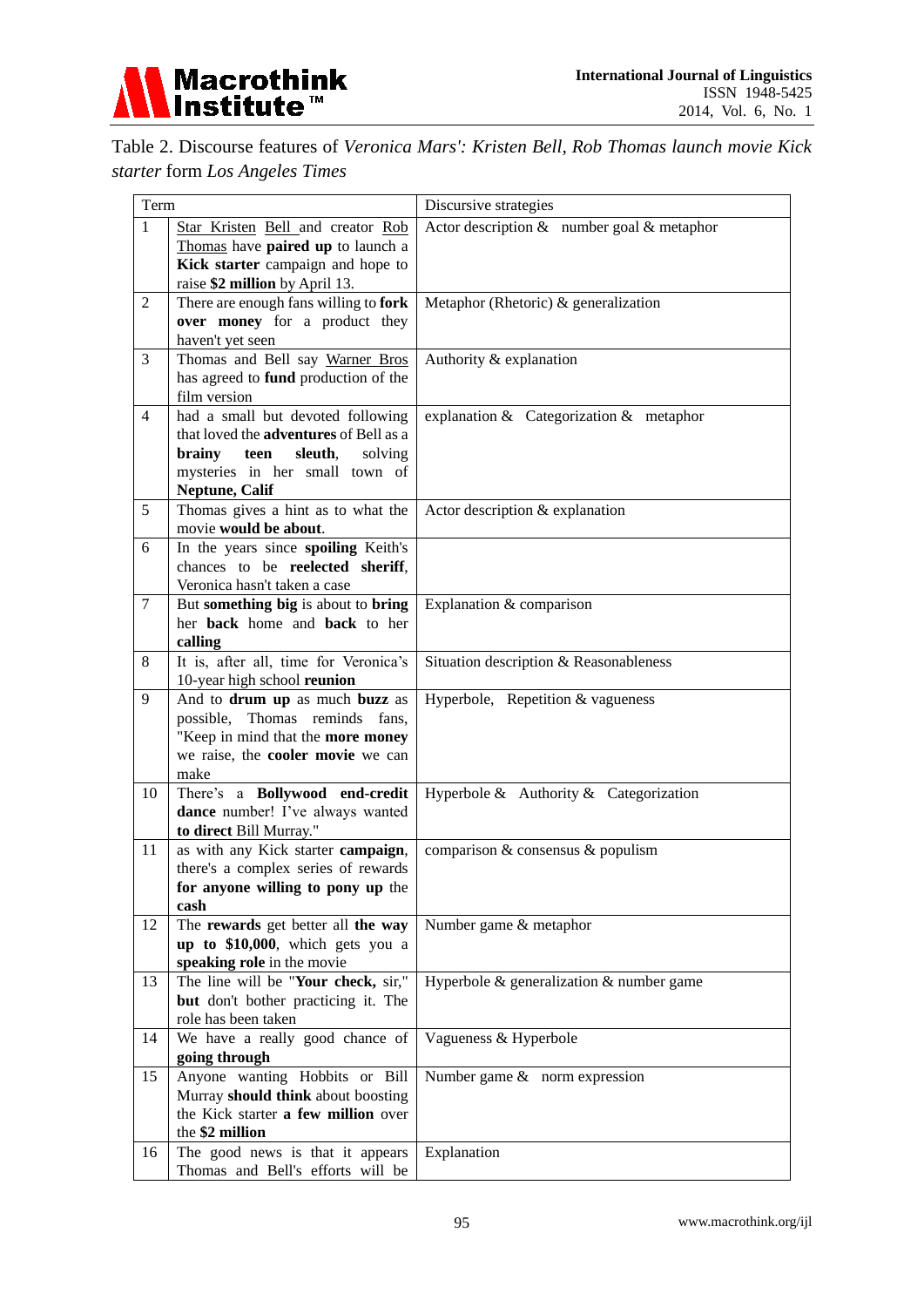

| rewarded.                                                        |  |
|------------------------------------------------------------------|--|
| The Kick starter was launched on $\vert$ Number Game & vagueness |  |
| Wednesday and by mid-morning                                     |  |
| more than \$800,000 had been raised.                             |  |

The following table illustrates the distribution of discourse strategies used in this article.

Table 3. Frequency of diverse discourse strategies in the selected article from *Los Angeles Times*

| <b>Discursive strategies</b> | <b>Frequency</b> |
|------------------------------|------------------|
| Number game                  | 5                |
| Actor description            | $\overline{c}$   |
| Authority                    | $\overline{2}$   |
| Hyperbole                    | 4                |
| Populism                     | 1                |
| Reasonableness               |                  |
| Consensus                    |                  |
| Situation description        |                  |
| Metaphor                     | 4                |
| Repetition                   | 1                |
| Vagueness                    | 3                |
| Generalization               | $\overline{2}$   |
| Categorization               | $\overline{2}$   |
| Explanation                  | 5                |
| Comparison                   | $\mathfrak{D}$   |
| Norm expression              |                  |
| Total                        | 37               |

As it is discernible, "number game", "explanation", "hyperbole" and "metaphor" are the dominant discursive strategies utilized in the article. Moreover, the main theme of the article is on the issues related to money. The article tries to convince the readers in order to get the due financial support.

**Tehran Times\_** *"A good mother or a clown*" published on April, 22, 2013.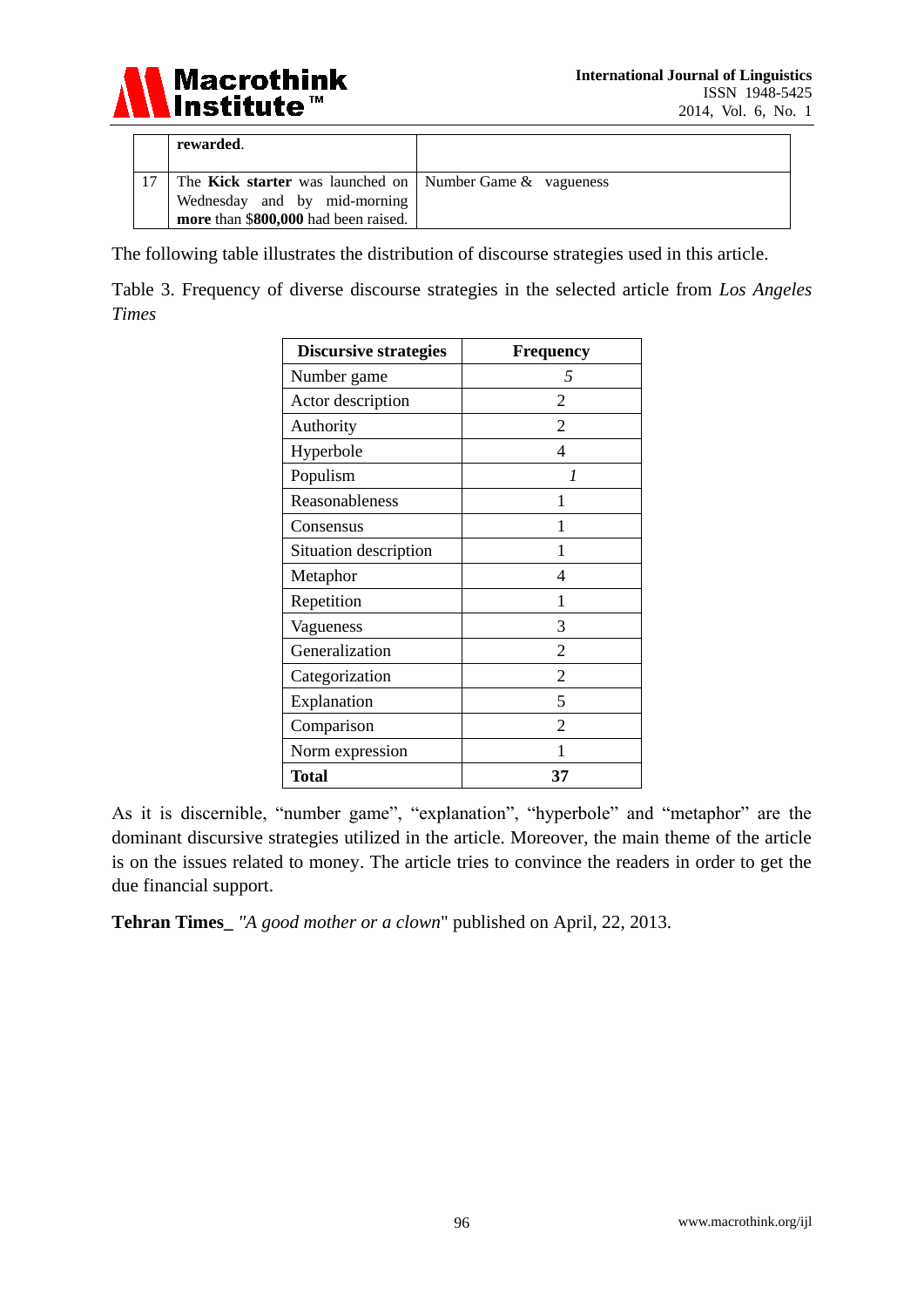

| Table 4. Discourse features of A good mother or a clown form Tehran Times |  |  |  |
|---------------------------------------------------------------------------|--|--|--|

| Term           |                                         | Discursive strategies                                         |
|----------------|-----------------------------------------|---------------------------------------------------------------|
|                |                                         |                                                               |
|                |                                         |                                                               |
| $\mathbf{1}$   | If I am angry, I am not allowed to      | Empathy, hyperbole $\&$ implication $\&$ context and          |
|                | express myself; if I am tired I should  | interaction                                                   |
|                | pretend that I am energetic, if I'm     |                                                               |
|                | sick I should act as a healthy mom.     |                                                               |
| $\overline{2}$ | If I am sad and I cannot stand my       | Explanation, hyperbole, Implication &<br>context and          |
|                | tears, I should wait until I'll find my | interaction                                                   |
|                | loneliness to cry; so that they         |                                                               |
|                | neither hear my weeping nor see my      |                                                               |
|                | tears.                                  |                                                               |
| 3              | "Where shall I express my feelings?     | Interaction & context & hyperbole & implication &             |
|                | Where is my safe zone? How long         | context and interaction                                       |
|                | can I tolerate to hide my bad feelings  |                                                               |
|                | for the sake of their happiness?!       |                                                               |
| 4              | My mother behaved me the same and       | explanation & Categorization & comparison                     |
|                | I am doing alike for the sake of my     |                                                               |
|                | kids.                                   |                                                               |
| 6              | My little girl who is getting older day | Actor description & Comparison & hyperbole                    |
|                | by day gradually understands my bad     |                                                               |
|                | feelings hidden behind my happy         |                                                               |
|                | face and she'll learn not to express    |                                                               |
|                | her sadness when she becomes a          |                                                               |
|                | mother.                                 |                                                               |
| $\overline{7}$ | What about my son?! Will he             | implications $\&$ explanation $\&$ hyperbole $\&$ context and |
|                | become a role-playing happy father      | interaction                                                   |
|                | or he will become a husband             |                                                               |
|                | expecting his wife to tolerate every    |                                                               |
|                | suffering with a happy face?            |                                                               |
| 8              | How much can I tolerate to pretend      | Implication & context and interaction                         |
|                | as a happy mother in bad situations?    |                                                               |
| 9              | Does my family feel better to see my    | context and interaction & implication                         |
|                | happy face<br>despite<br>my<br>inner    |                                                               |
|                | sadness? Is it valuable for my kids to  |                                                               |
|                | see me always happy although they       |                                                               |
|                | may become worry about the reality      |                                                               |
|                | of my happy face?                       |                                                               |
| 10             | Am I a good mother or a clown?          | context and interaction                                       |

It seems that the article is mostly using "context and interaction" strategy. The following table showed the frequency and distribution of the utilized discursive strategies in this article: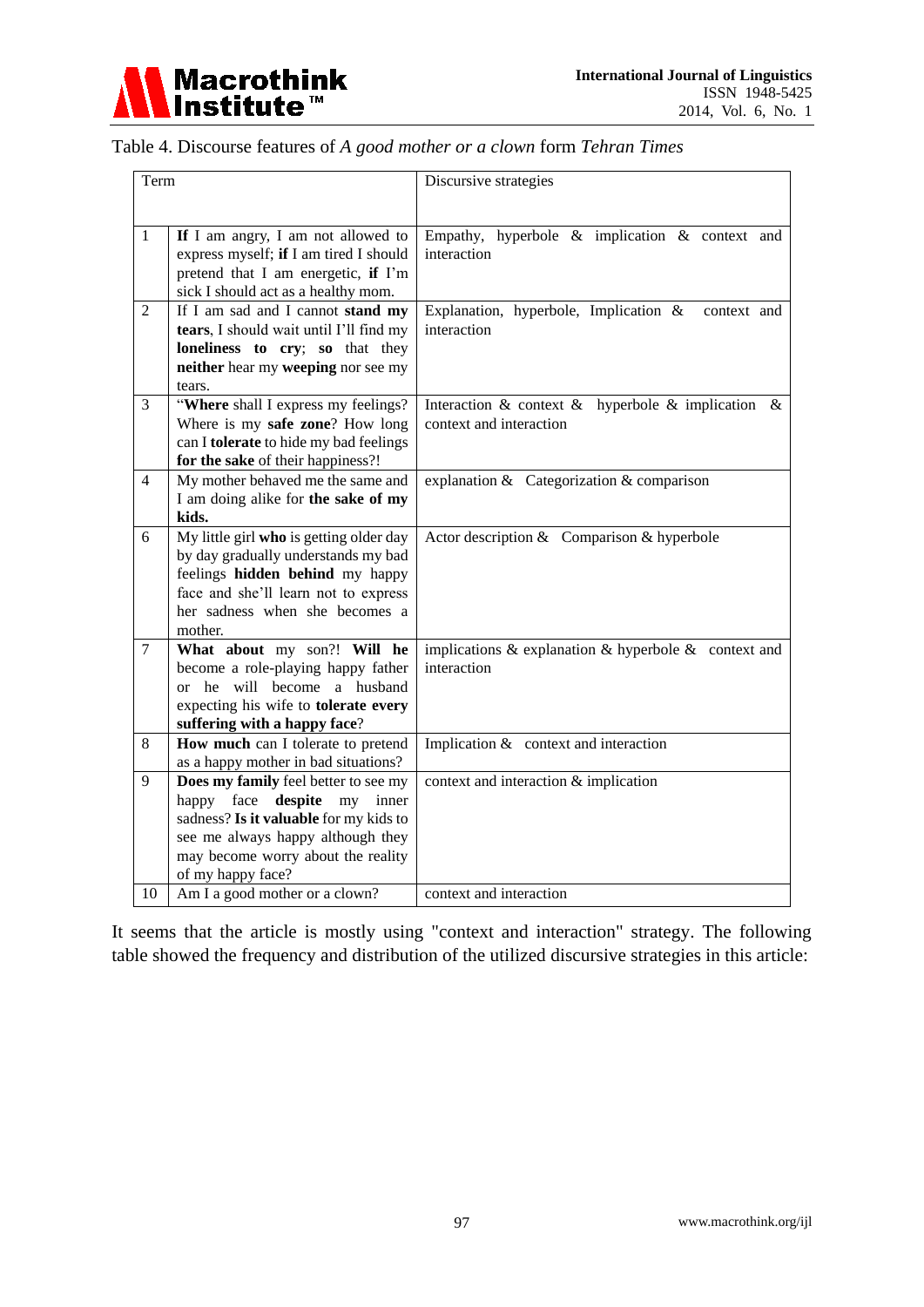

| <b>Discursive strategies</b>   | <b>Frequency</b>            |
|--------------------------------|-----------------------------|
| Empathy                        | 2                           |
| Hyperbole                      | 5                           |
| Implication                    |                             |
| Explanation                    | 3                           |
| Actor description              |                             |
| <b>Interaction and Context</b> | g                           |
| Comparison                     | $\mathcal{D}_{\mathcal{L}}$ |
| Categorization                 |                             |
| <b>Total</b>                   | 30                          |

Table 5. Frequency of diverse discourse strategies in the selected article from *Tehran Times*

As Table 5 shows "context and interaction" and "implication" are the most dominant strategies utilized in this article. It is worth mentioning that the article is mainly asking rhetorical questions tries to evoke the feelings of the readers about the challenges a mother go through.

#### *4.2 Discussion*

Table 6 summarized the distribution of the discursive strategies in the selected articles. The range, distribution and frequency of the employed strategies differ in the two newspapers. In effect, investing the 14 articles of the two newspapers resulted in 286 discourse strategies in *Los Angeles Times* and 149 in *Tehran Times*. Furthermore, "metaphor", "explanation", "interaction and context" and "hyperbole" were the most dominant strategies in *Los Angeles Times* while "explanation", "implication", "interaction and context" and "comparison" were the most frequent used strategies in *Tehran Times*.

Table 6. Frequency and distribution of strategies found in the selected articles of both newspapers

|                | Discursive strategies | Los Angeles Times | <b>Tehran Times</b> |
|----------------|-----------------------|-------------------|---------------------|
| $\mathbf{1}$   | Actor description     | 15                | 12                  |
| $\overline{2}$ | Authority             |                   | $\Omega$            |
| 3              | <b>Burden</b>         | $\overline{2}$    | $\Omega$            |
| $\overline{4}$ | Categorization        | 5                 | 5                   |
| 5              | Comparison            | 12                | 13                  |
| 6              | Consensus             | 3                 | $\Omega$            |
| $\overline{7}$ | Counterfactual        | $\overline{2}$    | $\theta$            |
| 8              | Disclaimer            | 4                 | $\Omega$            |
| 9              | Distancing            | $\overline{2}$    |                     |
| 10             | Dramatization         | 3                 | $\theta$            |
| 11             | Empathy               |                   | $\theta$            |
| 12             | Evidentially          | 4                 | $\overline{4}$      |
| 13             | Example/illustration  | $\overline{2}$    |                     |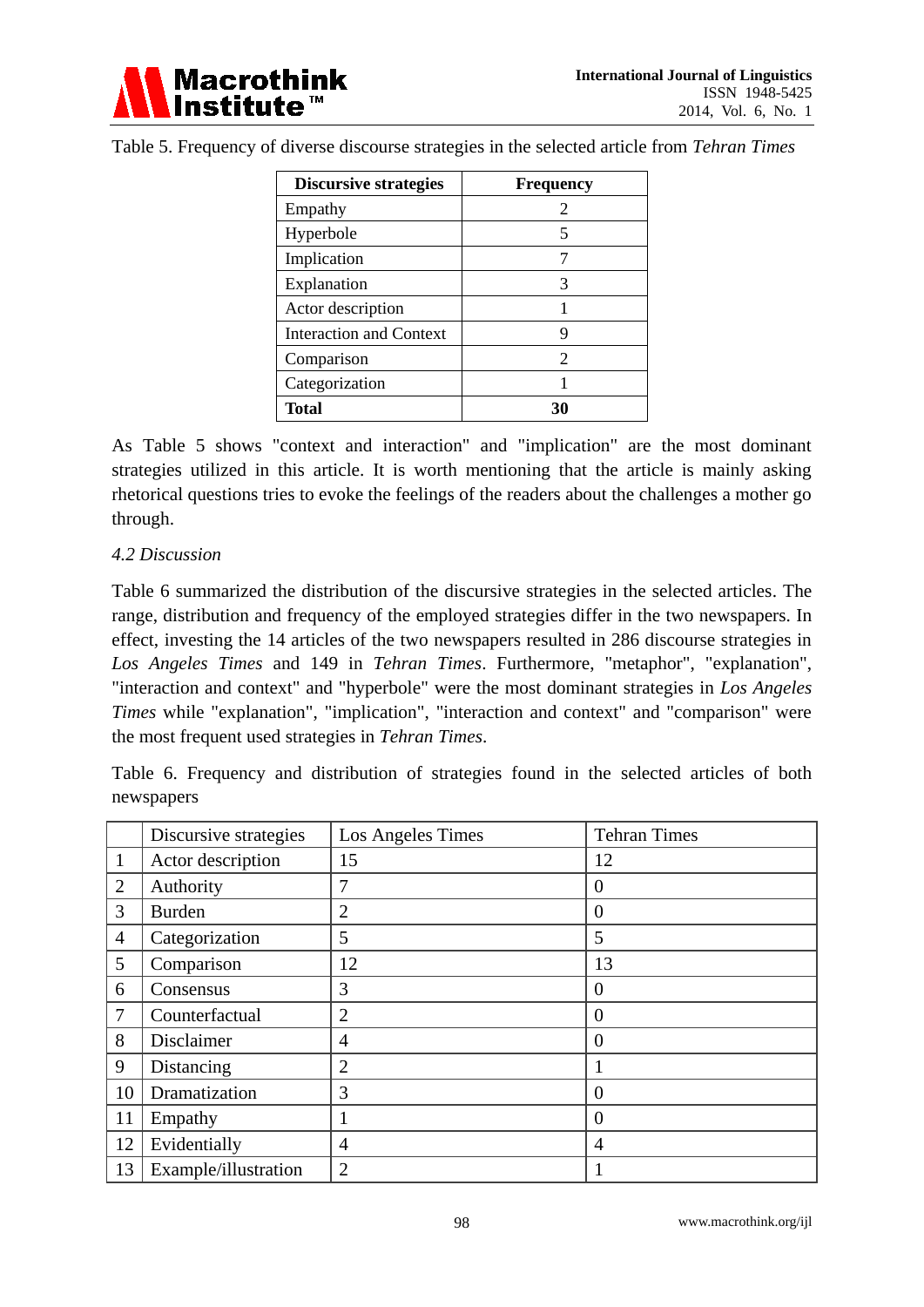

| 14 | Explanation             | 38             | 41             |
|----|-------------------------|----------------|----------------|
| 15 | Fallacies               | $\overline{4}$ | 1              |
| 16 | Generalization          | 8              | $\overline{0}$ |
| 17 | Humanitarianism         | 1              | $\overline{0}$ |
| 18 | Hyperbole               | 33             | 11             |
| 19 | Implication             | 7              | 27             |
| 20 | Interaction and context | 36             | 14             |
| 21 | Irony                   |                | $\overline{0}$ |
| 22 | Metaphor                | 45             | 3              |
| 23 | Norm expression         | $\overline{2}$ | $\overline{0}$ |
| 24 | Number game             | 10             | $\mathbf{0}$   |
| 25 | Openness/honesty        | $\overline{2}$ | $\overline{4}$ |
| 26 | Populism                | $\overline{4}$ | $\mathbf{0}$   |
| 27 | Pseudo-ignorance        | $\mathbf{1}$   | $\mathbf{0}$   |
| 28 | Reasonableness          | 5              | $\overline{4}$ |
| 29 | Repetition              | 8              | $\overline{0}$ |
| 30 | Situation description   | 9              | $\theta$       |
| 31 | Vagueness               | 9              | $\overline{2}$ |
| 32 | Total                   | 286            | 149            |

Using a chi-square the similarities and differences between the two newspapers in employing different strategies for different genders were investigated. The chi-square revealed a significant difference between the two newspapers in representing genders through utilizing different discourse strategies for different genders.

Table 7. Comparing *Los Angeles Times* and *Tehran Times* in usage of discourse strategies

|                  |            | Value | Approx. Sig. |
|------------------|------------|-------|--------------|
|                  | Phi        | 2.809 | .068         |
|                  | Cramer's V | .847  | .087         |
| N of Valid Cases |            |       |              |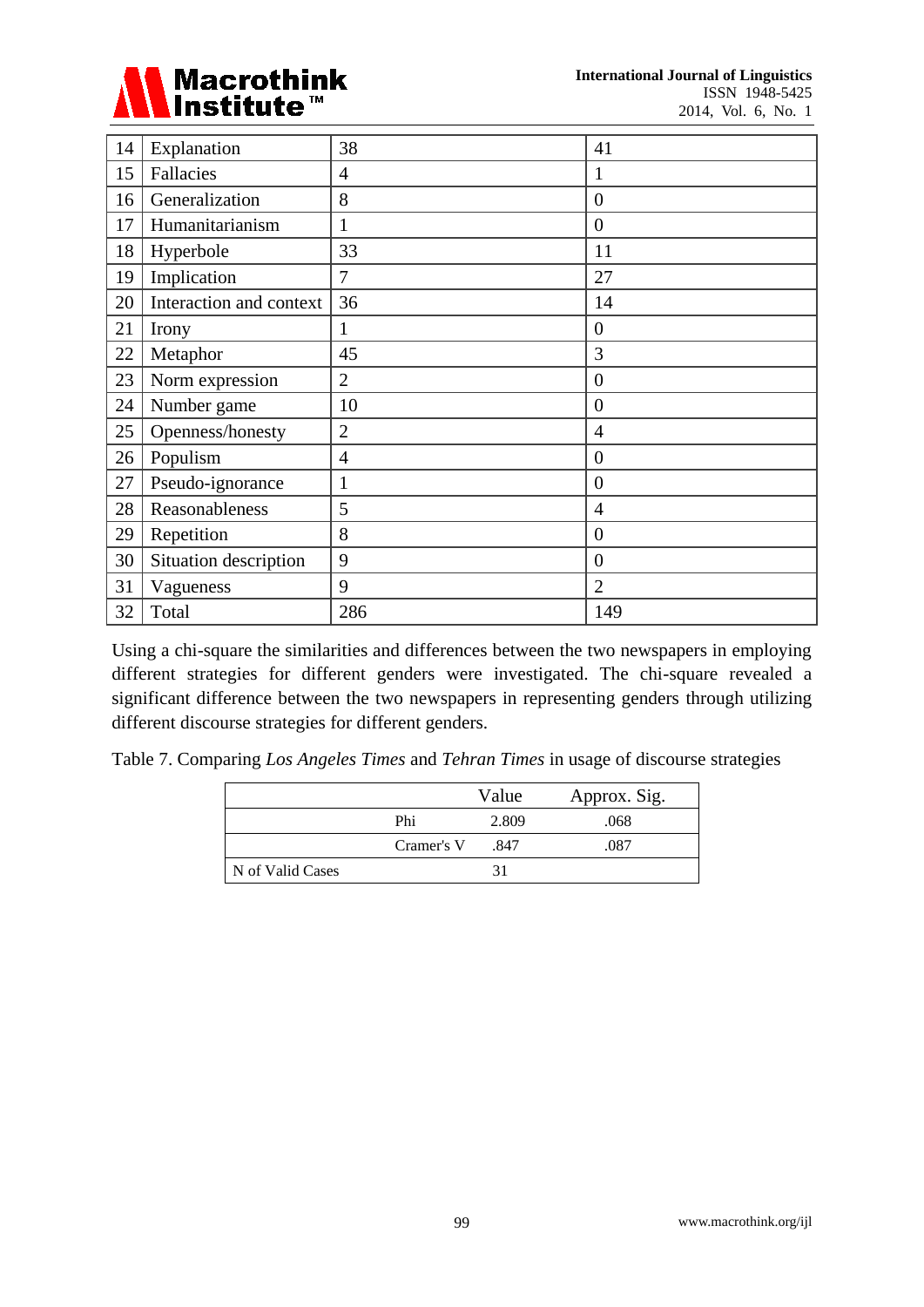



Figure 2. Comparing the two newspapers in using discourse strategies for different genders

The results of the chi-square showed that the representation of gender is significantly different; some particular strategies seem to make significant differences between the two genders in *Los Angeles Times* and *Tehran Times*. It was also revealed that the two newspapers using different types of strategies still maintained some stereotypes. This issue is represented even in terms of the selected headlines in which the women are confined to be a good mother and raise good children in the both newspapers; and the men are depicted in association with money-related issues. In effect, the two newspapers apparently resorted to different types of strategies "function to legitimate domination, articulate resistance in relationships of power" (Van Dijk, 2006, p. 115).

It was found that the two genders were not depicted equally in the two newspapers. Hence, the both genders were depicted in association with some stereotypes. The basic premise is that the two newspapers using a vast variety of discourse strategies apparently demonstrate different perspectives. These differences impact significantly on the types of headlines, content selection as well as on the type of structures and strategies by which females and males were represented. In fact, both newspapers associate both genders with some stereotypes in which the articles talk about the achievements of men and about the private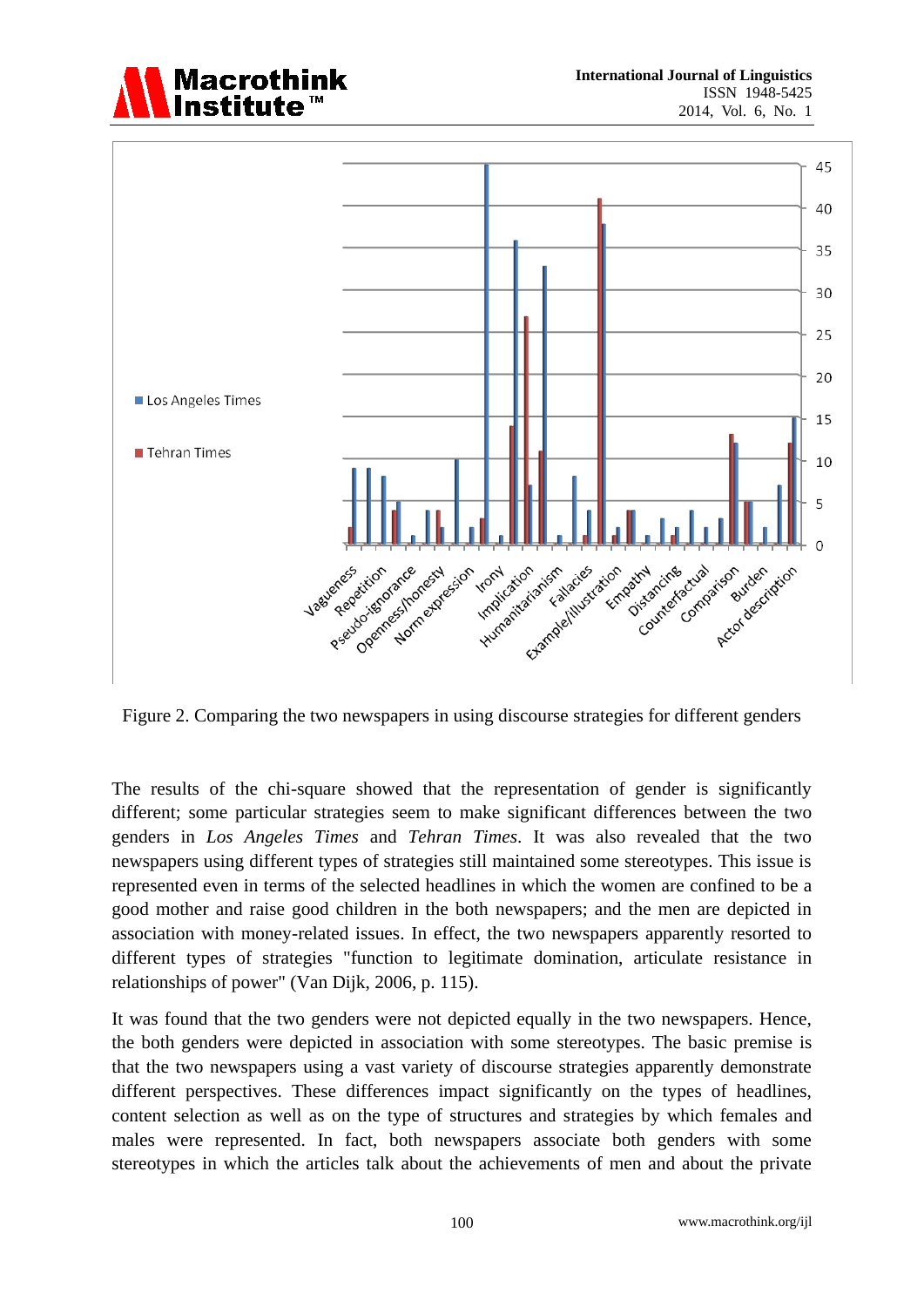and husband- or mother-related issue of females.

It is worth mentioning that there are some differences between the perspectives of the two newspapers in which *Los Angeles Times* has broken many taboos which seem to utilize the private life or even sexuality of females just in order to present some eye-catching headlines and articles to promote selling. *Tehran Times*, on the other hand, is dealing with issue of gender based on its perspective rooted in cultural Islamic society of Iran in which the main duty of females is to be good mother and raise good children. *Tehran Times* apparently emphasized that a working mother may go though many challenges. It seems that at the two newspapers perceived the issue of gender differently through manipulating vocabularies, structures, headlines as well as strategies. The following table shows the utilized discourse strategies in the selected articles for each gender in both newspapers.

Table 8. Frequency and distribution of the discourse strategies for each gender in both newspapers

|                         | Los              |                | Tehran         |                |
|-------------------------|------------------|----------------|----------------|----------------|
|                         | Angeles          |                | <b>Times</b>   |                |
|                         | <b>Times</b>     |                |                |                |
|                         | Male             | Female         | Male           | female         |
| Actor description       | 5                | 10             | 7              | $\overline{4}$ |
| Authority               | 7                | $\overline{0}$ | $\overline{0}$ | $\overline{0}$ |
| <b>Burden</b>           | $\overline{2}$   | $\overline{0}$ | $\overline{0}$ | $\overline{0}$ |
| Categorization          | $\overline{3}$   | $\overline{2}$ | $\mathbf{1}$   | $\overline{4}$ |
| Comparison              | $\overline{7}$   | 5              | $\overline{4}$ | 9              |
| Consensus               | 3                | $\overline{0}$ | $\overline{0}$ | $\overline{0}$ |
| Counterfactual          | $\overline{2}$   | $\overline{0}$ | $\overline{0}$ | $\overline{0}$ |
| Disclaimer              | 1                | $\overline{4}$ | $\overline{0}$ | $\overline{0}$ |
| Distancing              | 1                | $\mathbf 1$    | $\overline{0}$ | $\mathbf{1}$   |
| Dramatization           | 3                | $\overline{0}$ | $\overline{0}$ | $\overline{0}$ |
| Empathy                 | $\overline{0}$   | $\mathbf{1}$   | $\overline{0}$ | $\overline{2}$ |
| Evidentially            | $\overline{4}$   | $\overline{0}$ | $\overline{0}$ | $\overline{4}$ |
| Example/illustration    | $\overline{2}$   | $\theta$       | $\theta$       | $\mathbf 1$    |
| Explanation             | 15               | 25             | 18             | 21             |
| <b>Fallacies</b>        | $\overline{0}$   | $\overline{4}$ | $\mathbf{1}$   | $\overline{0}$ |
| Generalization          | 6                | $\mathbf 1$    | $\overline{0}$ | $\overline{0}$ |
| Humanitarianism         | $\overline{0}$   | $\mathbf{1}$   | $\overline{0}$ | $\overline{0}$ |
| Hyperbole               | 20               | 13             | 3              | 8              |
| Implication             | $\boldsymbol{0}$ | 7              | 3              | 23             |
| Interaction and context | $\mathbf{1}$     | 33             | 5              | 9              |
| <b>Irony</b>            | $\mathbf{1}$     | $\overline{0}$ | $\overline{0}$ | $\overline{0}$ |
| Metaphor                | 9                | 36             | 3              | $\overline{0}$ |
| Norm expression         | 3                | $\overline{0}$ | $\overline{0}$ | $\overline{0}$ |
| Number game             | 10               | $\overline{0}$ | $\overline{0}$ | $\overline{0}$ |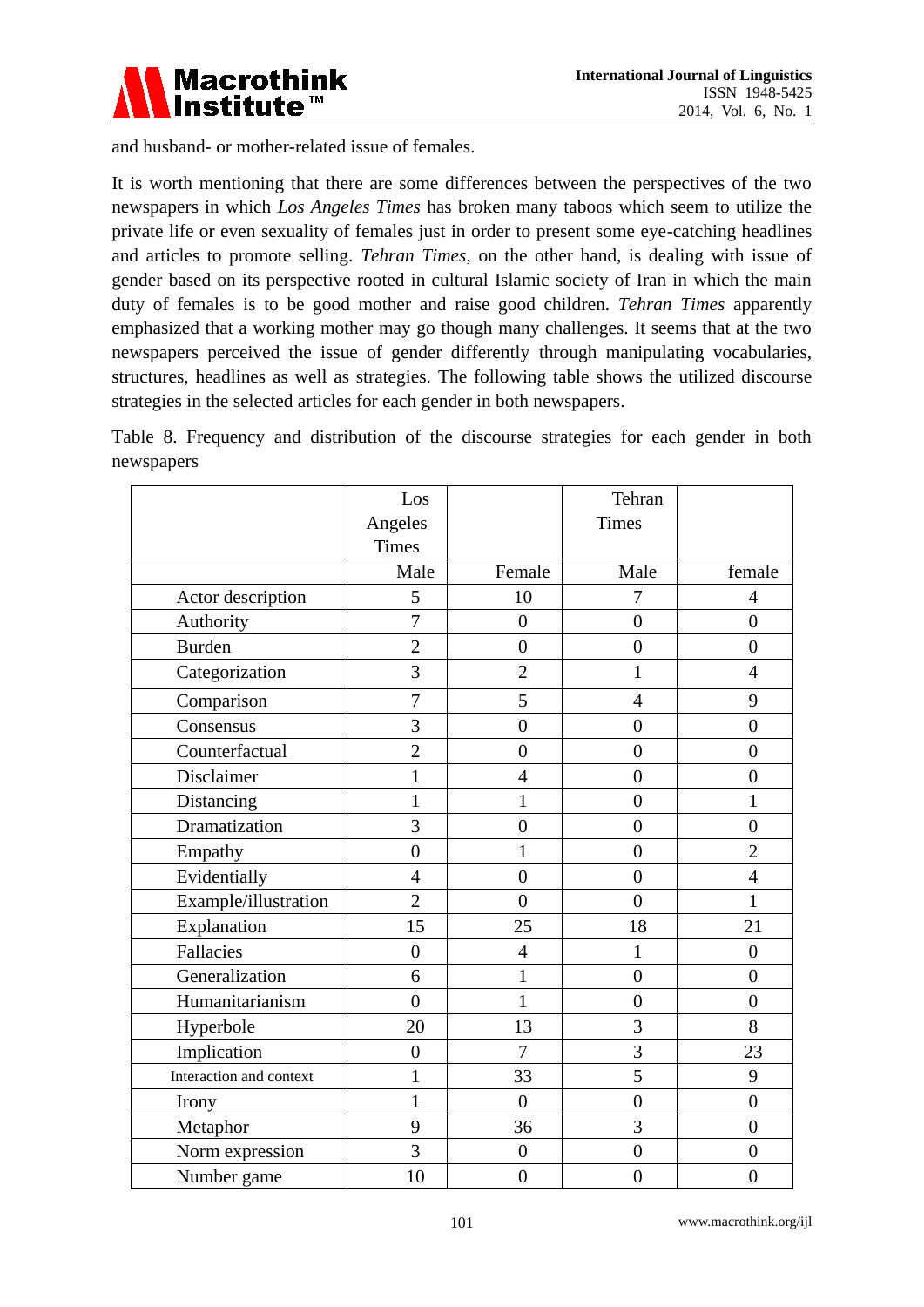

| Openness/honesty      |     |  |  |
|-----------------------|-----|--|--|
| Populism              |     |  |  |
| Pseudo-ignorance      |     |  |  |
| Reasonableness        |     |  |  |
| Repetition            |     |  |  |
| Situation description |     |  |  |
| Vagueness             |     |  |  |
| Total                 | 135 |  |  |

The following chi-square tables shed light on the representation of genders in the two newspapers:

Table 9. Comparing male/female representation in *Los Angeles Times*

|                    | Value   | df   | Asymp. Sig. (2-sided) |
|--------------------|---------|------|-----------------------|
| Pearson Chi-Square | 156.439 | -121 | .017                  |
| Likelihood Ratio   | 72.646  | 121  | 1.000                 |
| N of Valid Cases   | 31      |      |                       |

As Table 9 shows *Los Angeles Times* seems to follow a nearly balanced way in depicting genders in terms of discourse strategies. On the contrary, *Tehran Times* was shown to represent two genders differently through employing different discourse strategies.

Table 10. Comparing male/female representation in *Tehran Times*

|                    | Value   | df  | Asymp. Sig. (2-sided) |
|--------------------|---------|-----|-----------------------|
| Pearson Chi-Square | 101.883 | 49. | (000)                 |
| Likelihood Ratio   | 46.6771 | 49  | .568                  |
| N of Valid Cases   | 31      |     |                       |

Generally speaking, the findings support earlier pronouncements of Koosha and Shams (2005), Khosravinik (2008), Atai and Adriani (2009), and Yaghoobi (2009) on the biased representation of events and social groups in media. The results also lend supports to van Dijk's (2000) belief that "discourses express, confirm, instantiate or constitute ideologies" (p. 86). Furthermore, this study argued that ideologies are injected in discourse by the use of different kinds of discourse strategies like the ones which are included in van Dijk"s (2000) framework.

## **5. Conclusion**

The main purpose of the study was a comparison between two newspapers of *Los Angeles Times* and *Tehran Times* vis-à-vis gender representation. In effect, this study aimed at investigating the discursive strategies ascribed to each gender as well the similarities and differences between the two newspapers in depicting gender in order to extract the ideologies leading the way in which both females and males are depicted. To this end, Van Dijk's (2000)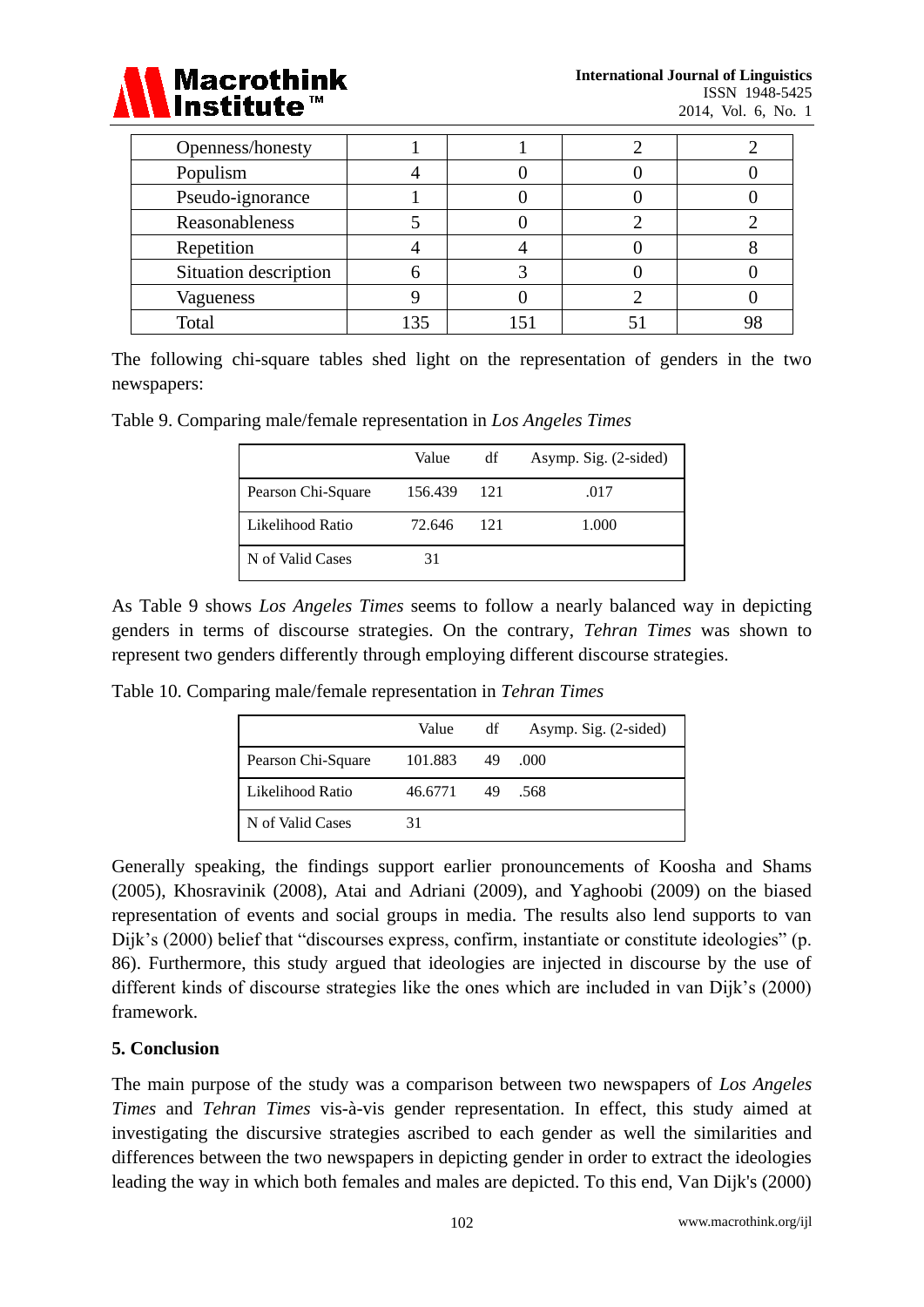

"socio-cognitive model" was employed. Hence, 14 articles were selected during a five-month period and their discourse strategies were put under focus. The gathered data were classified and summarized in terms of discourse strategies, gender and newspapers. Using a few chi-squares, the significance of the observed differences between the two newspapers in depicting gender as well the differences between females and males representation in each newspaper were determined. The following statements are the results of the study;

- It was demonstrated that the male-female representation is significantly different in *Los Angeles Times* and *Tehran Times*; genders were represented differently in these two newspapers through employing diverse discourse strategies. It was also revealed that the two newspapers using different types of strategies still maintained some stereotypes.
- *Los Angeles Times* seems to follow a nearly balanced way in depicting genders in terms of discourse strategies (i.e., the discourse strategies used for females are not significantly different from those which were used for males).
- Unlike *Los Angeles Times*, *Tehran Times* was shown to represent two genders differently through employing different discourse strategies; the types of discourse strategies used for females were very different from those employed for males.

There were some differences between the perspectives of the two newspapers in the way that *Los Angeles Times* has broken many taboos (dealing with the private life or even sexuality of females) just in order to present some eye-catching headlines and articles to promote selling. *Tehran Time*, on the other hand, was dealing with issue of gender based on its perspective rooted in cultural Islamic society of Iran\_ the main duty of females is to be good mother and raise good children while the men are supposed to support the family economically. *Tehran Time* apparently emphasized that a working mother may go through many challenges.

The study confirmed that ideological manipulation of language can be exercised by the use of the two overall semantic macro-strategies of van Dijk"s (2000) framework: *positive self-presentation* and *negative other-presentation* realized in types of discursive strategies used in text. Events are not faithfully mirrored in the newspapers but they undergo journalistic practices which involve linguistic re-conceptualization in language. Focusing on the relationship between language and society, this study and other similar CDA studies may shed light on the need and importance of critically reading of passages and being able to read between the lines in order to be able to comprehend the basic intentions of the writer and also equip them with tools to "demystify" the manipulative and biased language. This study can also raise students" awareness of the importance of being careful about every word and grammatical structure they choose to use in their speech and writings and negative or positive consequences they may bear.

## **References**

Atai, M. & Adriani, H. (2009). On the representation of Iran"s post-resolution nuclear issues in American news editorials: A critical discourse analysis. *Iranian EFL Journal*, *5*, 20-45. http://dx.doi.org/articles/1013940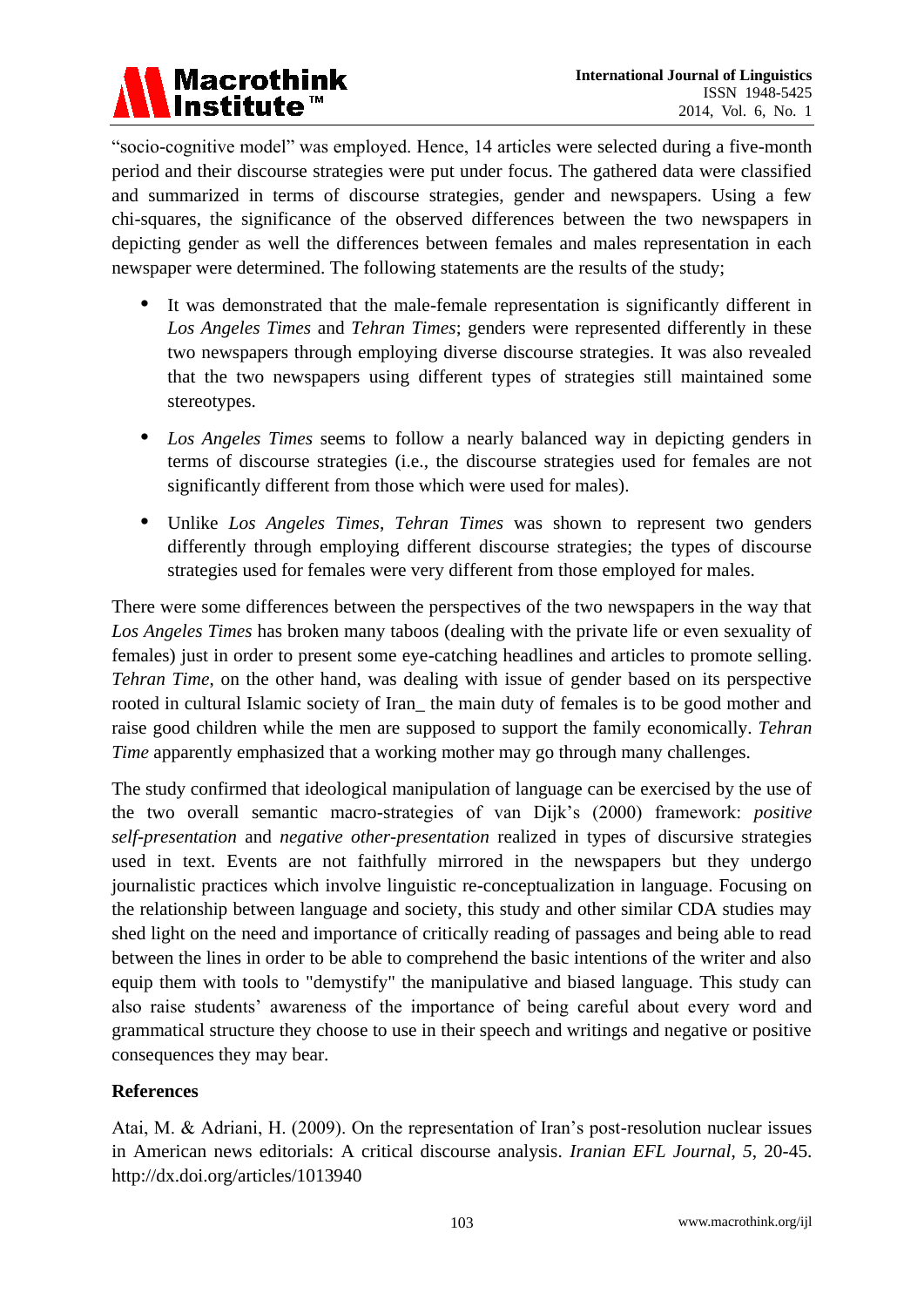

Caldas-Coulthard, C. R. (2003). Cross-cultural representation of "otherness" in media discourse. In G. Weiss & R. Wodak (Eds.), Critical discourse analysis: Theory and interdisciplinarity (pp. 272-296). London: Palgrave Macmillan.

Caroll, D. & Kowlitz, J. (1994). Using concordancing techniques to study gender stereotyping in EFL textbooks. In Sunderland, J. (ed). Exploring gender: Questions and implications for English language education, (pp.73-82). New Jersey: Prentice Hall.

Chilton, P. (2004). *Analyzing political discourse: Theory and practice.* London: Rutledge.

Coles, C. S. (1977). Dick and Jane grow up: Ideology in adult basic education readers. *Urban Education, 12*(1), 37-53.

Esmaili, F. (2011). A Comparative Study on Gender Representation in Iranian High School English Textbooks and American Headway Series: A Critical Discourse Analysis Perspective. Unpublished master's thesis, University of Arak, Arak, Iran.

Fairclough, N. (1989). Language and power. London: Longman. [Online] Available: books.google.com/books/1135282196.

Fairclough, N. (2001). *Language and Power.* (2th ed.). London: Longman.

Fairclough, N., & Wodak, R. (1997). Critical discourse analysis. In T. Van Dijk (Ed.), Discourse Studies: A Multidisciplinary Introduction. (pp. 258-84).

Fowler, R. (1991). Language in the News: Discourse and Ideology in the Press. London: Routledge. [Online] Available: books.google.com/books/1441180605.

Gee, J. P. (1999). An introduction to discourse analysis: Theory and method. London: Routledge. [Online] Available: books.google.com/books/0203847881.

Halliday, M. A. K. (1994). *An introduction of functional grammar*. London: Edward Arnold.

Hartman, P. L. & Judd, E. L. (1978). Sexism and TESOL materials. *TESOL Quarterly, 12*(4), 383-393.

Ivanic, R. (1997). *Writing and Identity.* Amsterdam: John Benjamin"s Publications.

Johansson, S. (2009). Gender bias in EFL textbook dialogues. Amsterdam: John Benjamin"s Publications.

Jones, M. A., Kitetu, C., & Sunderland, J. (1997). Discourse roles, gender and language textbook dialogues: Who learns what from John and Sally? *Gender and Education, 9*(4), pp. 1-16. http://dx.doi.org/10.1080/09540259721204

Khosravinik, M. (2008). The British newspapers and the representation of refuges, asylum seekers and immigrants between 1996 and 2006. London: Longman. [Online] Available: sagepub.com/content/20/4/477.

Koosha, M., & Shams, M., R. (2005). A critical discourse study of news discourse: Iran"s Nuclear Issues in the British newspapers. *IJAL, 8*(2), 107-141.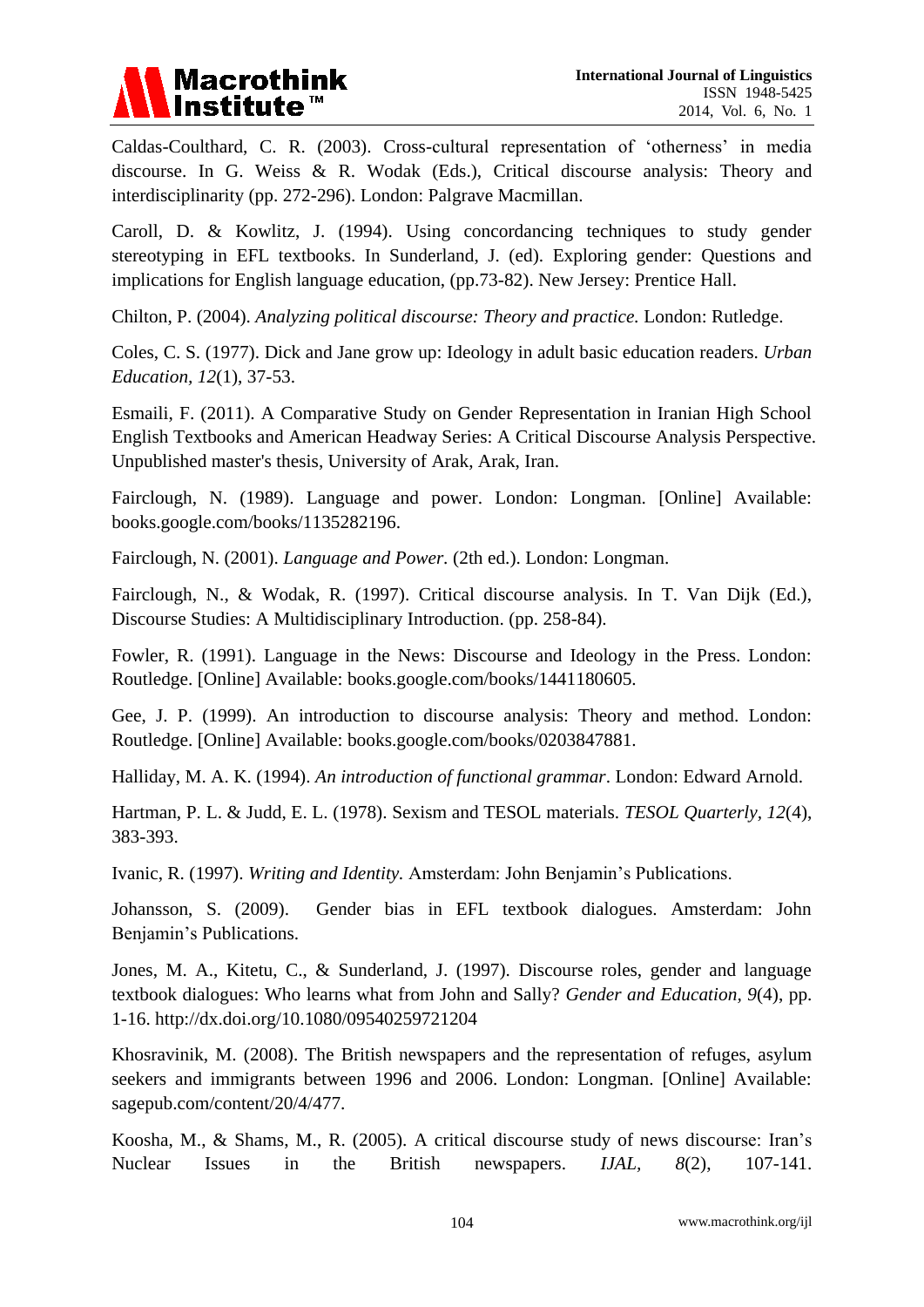

http://dx.doi.org/10.8762/0050205

Kress, G. (2000). Critical discourse analysis. *Annual Review of Anthropology, 11*, 84-97. http://dx.doi.org/10.1146/29.1.447

McGregor, S. L. T. (2003). Critical discourse analysis: a primer. Cambridge: Cambridge University Press.

Nilsen, A. (1977). Sexism in children"s books and elementary classroom materials. In Nilsen, A., Bosmajian, H., Gershuny, H. & Stanley J. (Eds). Sexism and language. (pp. 161-179). Urbana I11ionois: National council of Teachers of English.

Peterson, S., & Kroner, T. (1992). Gender biases in textbooks for introductory psychology and human development. *Psychology of Women Quarterly, 18*(4), 704-724. http://dx.doi.org 10.1111/j.1471-6402

Porreca, K. L. (1984). Sexism in current ESL textbooks. *TESOL Quarterly*, *18*(4). 704-724.

Rahimi, A. & Sahragard, R. (2007) *Critical Discourse Analysis*. Tehran: Jungle Publications.

Reisegl, M. & Wodak, R. (2001). Discourse and Discrimination. Rhetorics of Racism and Antisemitism. London, New York: Routledge.

Teo, P. (2002). Racism in the news: A critical discourse analysis of news reporting in two Australian newspapers. In M. Toolan (Ed.), Critical discourse analysis: Critical concepts in linguistics (pp. 360-404). London and New York: Routledge.

Van Dijk, T, A. (1995). Discourse analysis as ideology analysis. In C. Schaffner & A. Wenden (Eds.), Language and Pace (pp. 17-33). Dartmouth: Aldershot.

Van Dijk, T. A. (1998). *Ideology: A multidisciplinary study*. London: Sage.

Van Dijk, T. A. (2000). Ideology and discourse: A multidisciplinary introduction. London: Sage.

Van Dijk, T. A. (2001). Multidisciplinary CDA: A plea for diversity. In R. Wodak & M. Meyer (Eds.), Methods of critical discourse analysis (pp. 95-120). London: Sage.

Van Dijk, T. A. (2006). Ideology and discourse analysis. *Journal of Political Ideologies, 11*(2), 115-140.

Van Dijk, T. A. (1991). Racism and the press: Critical studies in racism and migration. London: Routledge.

Van Dijk, T. A. (1997). Discourse as Structure and Process. London: Sage. [Online] Available: books.google.com/books/1446242226

Widdowson, H. (2000). Critical Practices: On Representation and the Interpretation of Text. In S. Sarangi, & Malcolm Coulthard (Eds.), Discourse and social life. Harlow: Pearson Education

Yaghoobi, M. (2009). A critical discourse analysis of the selected Iranian and American